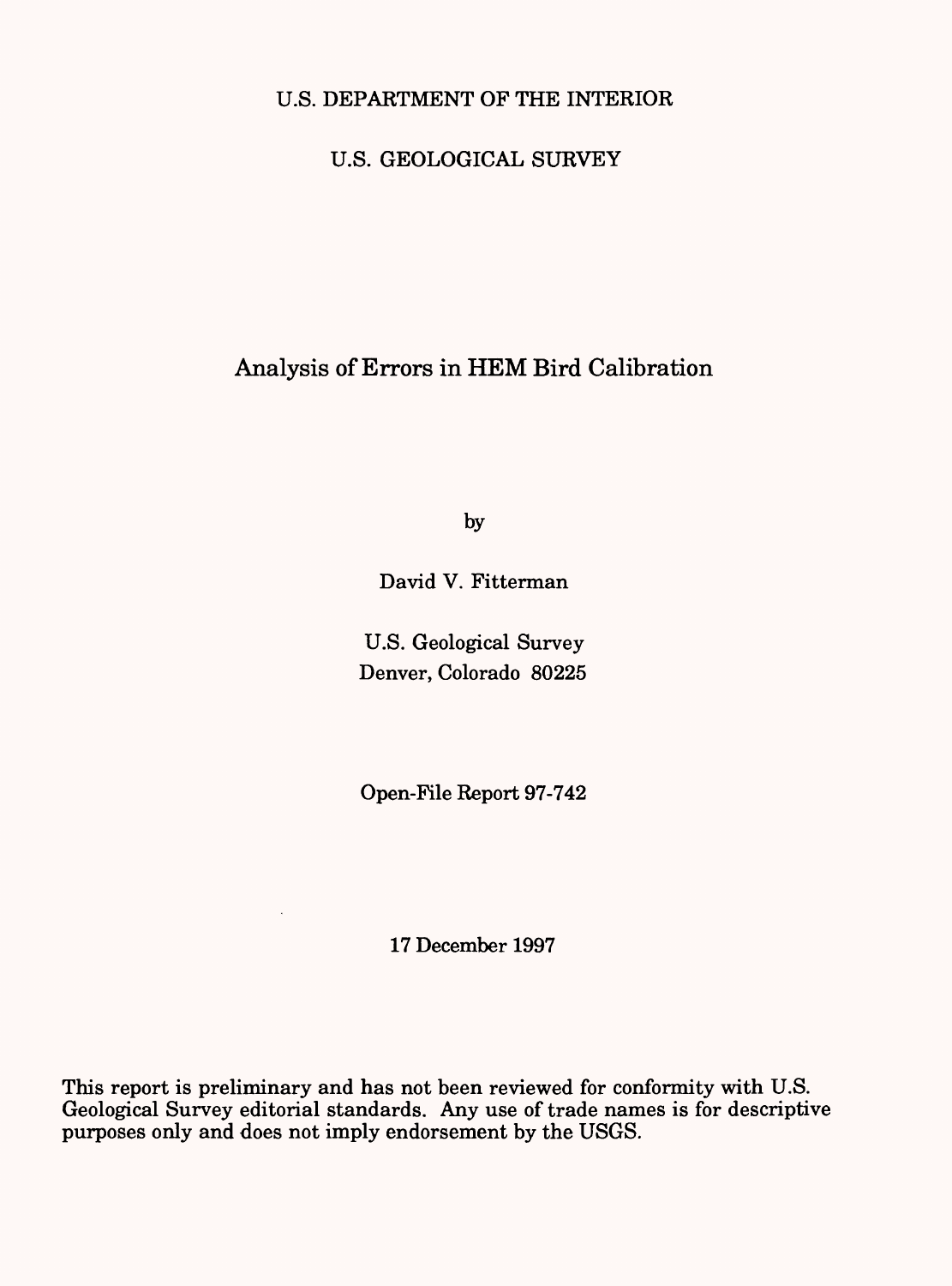### Introduction

With all geophysical measurements, calibration is a fundamental and necessary part of good measurement technique. Calibration is especially important for helicopter electromagnetic (HEM) systems owing to their inherently high (parts per million) sensitivity, which makes these systems vulnerable to errors introduced by minor geometrical uncertainties in the coil construction, size, and relative placement in the instrument pod, commonly referred to as the "bird." With the increasing use of quantitative interpretation and inversion of HEM data these errors take on greater importance than in the past. To overcome these problems and realize the full potential of the HEM method, calibration procedures have been developed whereby a calibration coil, called the Q-coil, is placed near the HEM bird while the bird is in the proximity of the ground. Based on calculations, the coil is designed to produce a known signal. These calculations have heretofore been made assuming that the ground below the Q-coil and bird is nonconducting, and that the Q-coil is properly adjusted and positioned. Some or all of these assumptions may be invalid.

To understand the above mentioned effects, I analyze the Q-coil response of a  $\text{DIGHEM}^{\mathbf{V}}$  bird in the presence of a conducting ground. In addition to showing the effect of ground conductivity, errors in Q-coil position are analyzed. Finally, the actual steps used in calibrating an HEM bird are scrutinized step by step to determine their combined effect on the calibration procedure.

In this report responses are reported as true parts per million (ppm) of the primary signal. The convention used by DIGHEM is to normalize the horizontal coplanar and vertical coaxial responses in ppm to be the same when the secondary field intensities at the coaxial and coplanar receiver coils are the same. To convert the true coplanar coil response in ppm to the DIGHEM convention ppm, divide the true ppm values by 2. The coaxial values are the same for the true and DIGHEM conventions.

The errors analyzed here are not unique to the DIGHEM<sup>V</sup> bird. Nevertheless, the DIGHEMV bird was chosen for analysis because of my familiarity with it and the cooperation of Geoterrex-Dighem in providing necessary details required for the analysis. Other birds could be easily analyzed knowing bird geometry, operating frequencies, and Q-coil parameters.

Q-coil Response Near a Conducting Ground

In the theoretical formulation which follows, I generalize the analysis of Black (1996) for the response for a set of coils in free space to include the effect of a conducting ground. This is done by adopting a mutual impedance formulation which specifies the voltage induced in one coil due to a current flowing in another coil.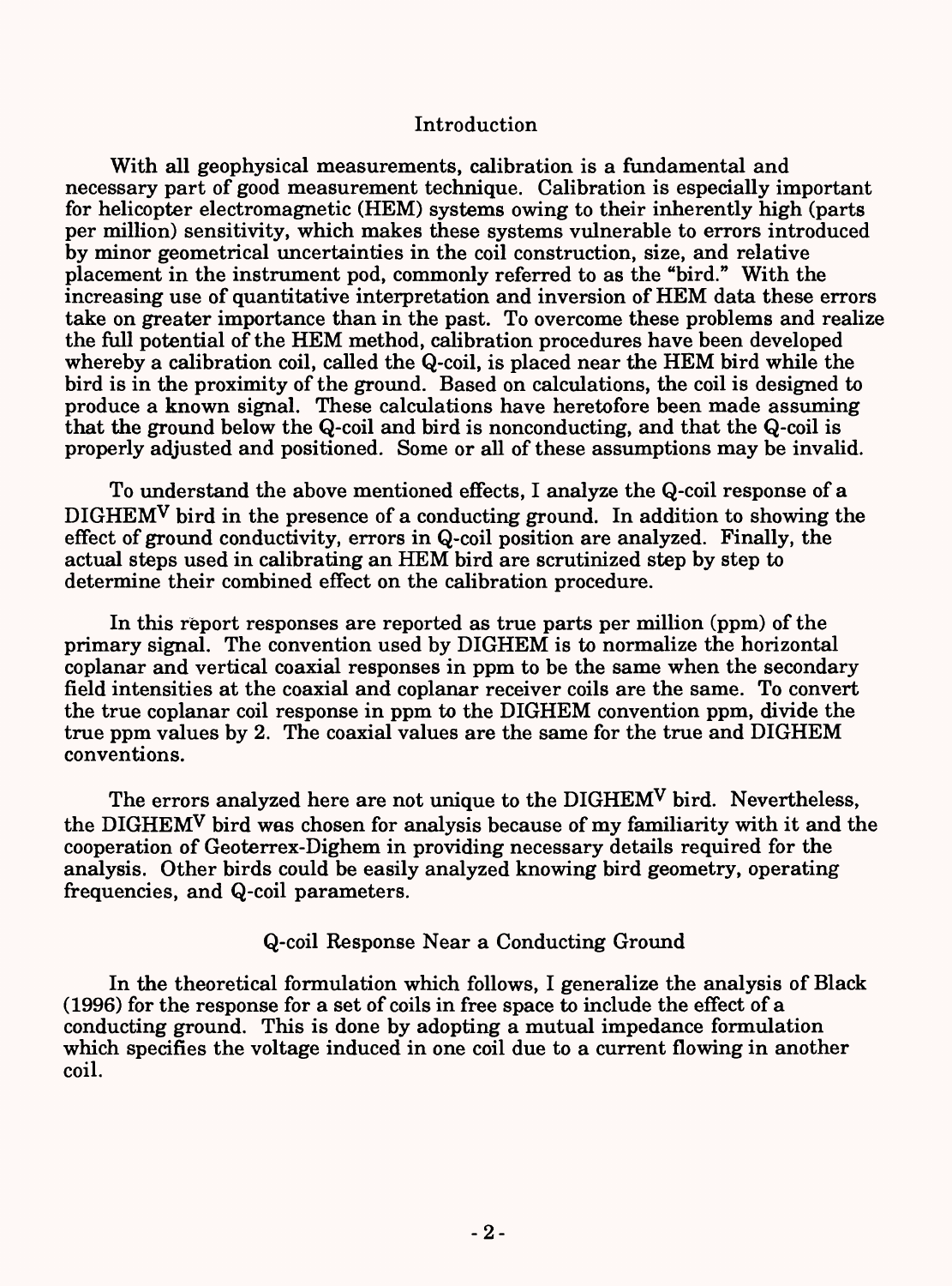### Mutual Coupling Formulation

The relationship between the voltage  $V_{ba}$  in coil B due to current  $I_a$  in coil A is expressed using the mutual impedance  $Z_{ba}$  (see Appendix) as

$$
V_b = Z_{ba} I_a \,. \tag{1}
$$

### Coil Configuration

We will consider a coil configuration consisting of a transmitter coil, a receiver coil, a bucking coil, and a Q-coil as shown in Figure 1. The various coils are designated by subscripts T, R, B, and Q respectively. Thus the distance between the transmitter and Q-coil is given by  $r_{qr}$ . The analysis is done first for horizontal coplanar coils, and then vertical coaxial coils with the plane of the Q-coil oriented horizontally and vertically, respectively.

When the Q-coil is not present, we consider only the signal produced in the receiver and bucking coils by the transmitter and the ground. The voltage induced in the bucking coil is subtracted from the voltage induced in the receiver coil and recorded. Using a bucking coil increases the dynamic range of the instrument. Introduction of the Q-coil into the system creates a secondary source which is activated by currents induced in it by the transmitter and the ground. The Q-coil produces signals in the receiver and bucking coils.

#### Signal Produced Without a Q-coil

Let  $V_n$  be the signal at the receiver when the Q-coil is not present, namely

$$
V_n = V_{RT} - V_{BT} \tag{2}
$$

Expanding (2) using (1) gives

$$
V_n = \left[ Z_{RT} - Z_{BT} \right] I_T \tag{3}
$$

Signal Produced by the Q-coil

Introducing the Q-coil, the voltage at the receiver becomes

$$
V_q = V_n + \left[ Z_{RQ} - Z_{BQ} \right] I_Q \tag{4}
$$

where  $I_Q$  is the current induced in the Q-coil.  $I_Q$  can be written as

$$
I_Q = \frac{V_{QT}}{z_Q} = \frac{Z_{QT} I_T}{z_Q} \tag{5}
$$

where  $z_Q = R_Q + j \omega L_Q$  is the impedance of the Q-coil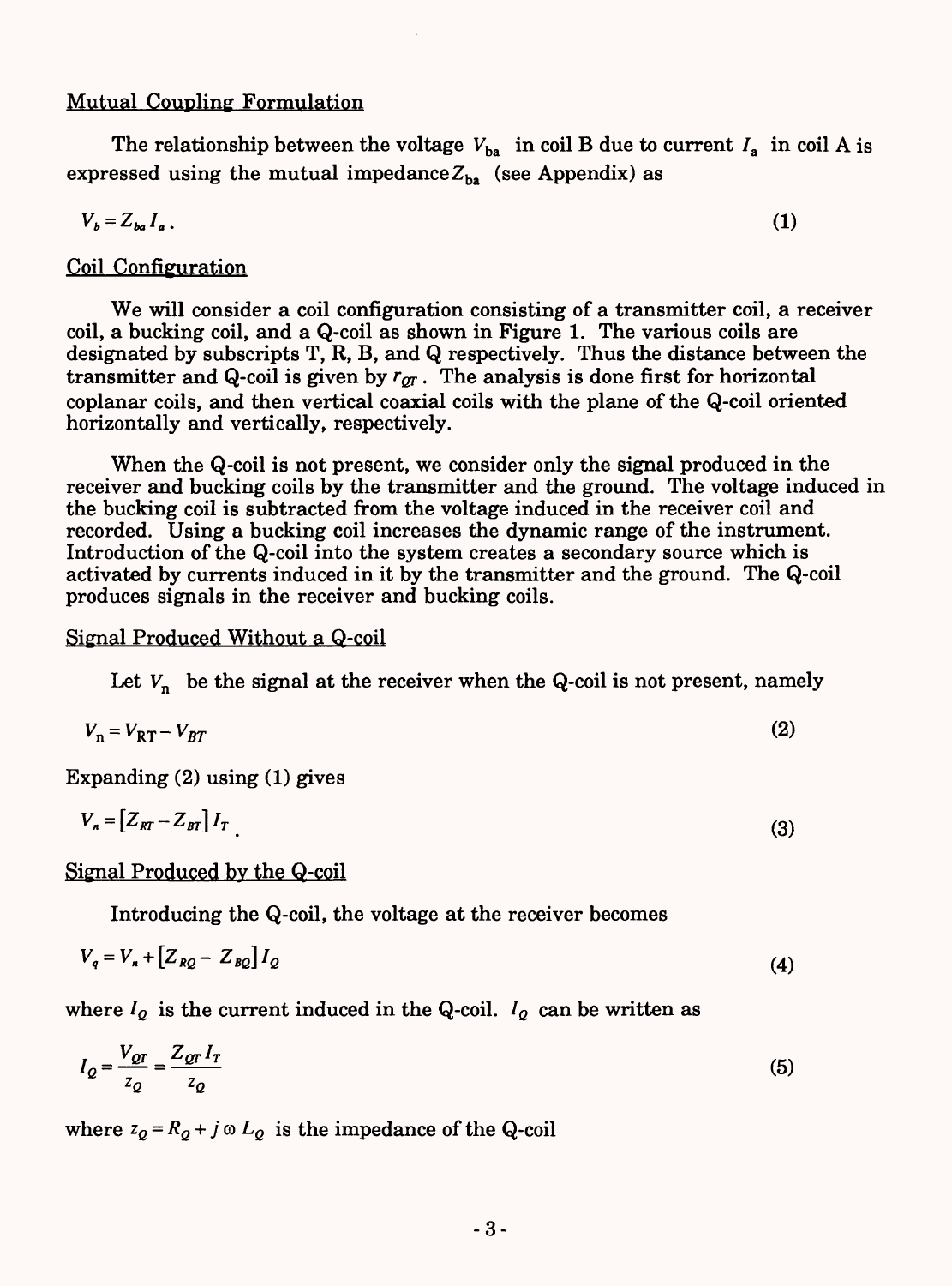Using the definition of  $Q = \omega L_q / R_q$  we write

$$
\frac{1}{z_Q} = \frac{1}{R_Q + j \omega L_Q} = \frac{1}{j \omega L_Q} \frac{1}{1/j \, Q + 1} = \frac{1}{j \omega L_Q} \frac{Q^2 + j Q}{1 + Q^2} \,. \tag{6}
$$

Substituting (5) and (6) into (4) gives the general expression below

$$
V_q = V_n + [Z_{RQ} - Z_{BQ}] Z_{QT} \frac{I_T}{j \omega L_Q} \frac{Q^2 + j Q}{1 + Q^2}.
$$
 (7)

The signal produced by the Q-coil is normalized by the signal produced in free space by the transmitter with no bucking coil present, namely

 $V_0 = Z_{0,RT} I_T$  (8)

to obtain

$$
\frac{\Delta V}{V_0} = \frac{V_q - V_n}{V_0} = \left[ Z_{RQ} - Z_{BQ} \right] \frac{Z_{QT}}{Z_{0RT}} \frac{1}{j \omega L_Q} \frac{Q^2 + j Q}{1 + Q^2} \ . \tag{9}
$$

To convert the values of  $\frac{\Delta V}{V_0}$  to parts per million (ppm), multiply by 10<sup>6</sup>.

Equation (9) is a very general expression in that there are no restrictions on the placement or orientation of the coils. We will now evaluate it for the two coil-pair geometries in the bird. First let us look at the situation where the transmitter, receiver, and bucking coils are horizontal and in the same plane. At first we will impose no restrictions on the Q-coil other than it be horizontal. From (A13) and (A16) we obtain the required expressions to substitute into (9), and asuuming that the ratio of the moments of the bucking coil  $(S_B)$  to the receiver coil  $(S_R)$  are related to their respective distances from the transmitter coil by  $S_B/S_R = r_{BT}^3/r_{BT}^3$  gives

$$
\frac{\Delta V}{V_0} = \frac{\mu_0}{4 \pi} \frac{S_Q^2 r_{RT}^3}{L_Q} \left\{ \left[ \frac{3(z_R - h_Q)^2}{R_{RQ}^5} - \frac{1}{R_{RQ}^3} - \frac{T_{0RQ}}{\delta^3} \right] - \frac{S_B}{S_R} \left[ \frac{3(z_B - h_Q)^2}{R_{RQ}^5} - \frac{1}{R_{RQ}^3} - \frac{T_{0RQ}}{\delta^3} \right] \right\}
$$
  
 
$$
\times \left[ \frac{3(z_Q - h_T)^2}{R_{QT}^5} - \frac{1}{R_{QT}^3} - \frac{T_{0QT}}{\delta^3} \right] \frac{Q^2 + jQ}{1 + Q^2} .
$$
 (10)

When all of the coils are in the same plane  $(z_b = h_a$  and  $R_{ba} = r_{ba}$ , and (10) simplifies to

$$
\frac{\Delta V}{V_0} = \frac{\mu_0}{4 \pi} \frac{S_Q^2 r_{RT}^3}{L_Q} \left\{ \left[ \frac{1}{r_{RQ}^3} + \frac{T_{0RQ}}{\delta^3} \right] - \frac{S_B}{S_R} \left[ \frac{1}{r_{BQ}^3} + \frac{T_{0BQ}}{\delta^3} \right] \right\} \left[ \frac{1}{r_{QT}^3} + \frac{T_{0QT}}{\delta^3} \right] \frac{Q^2 + jQ}{1 + Q^2} \quad . \tag{11}
$$

It is important to remember that the integrals represented by  $T_0$  depend upon the specific coil pair being considered. For free space these terms become zero, and the normalized response is given by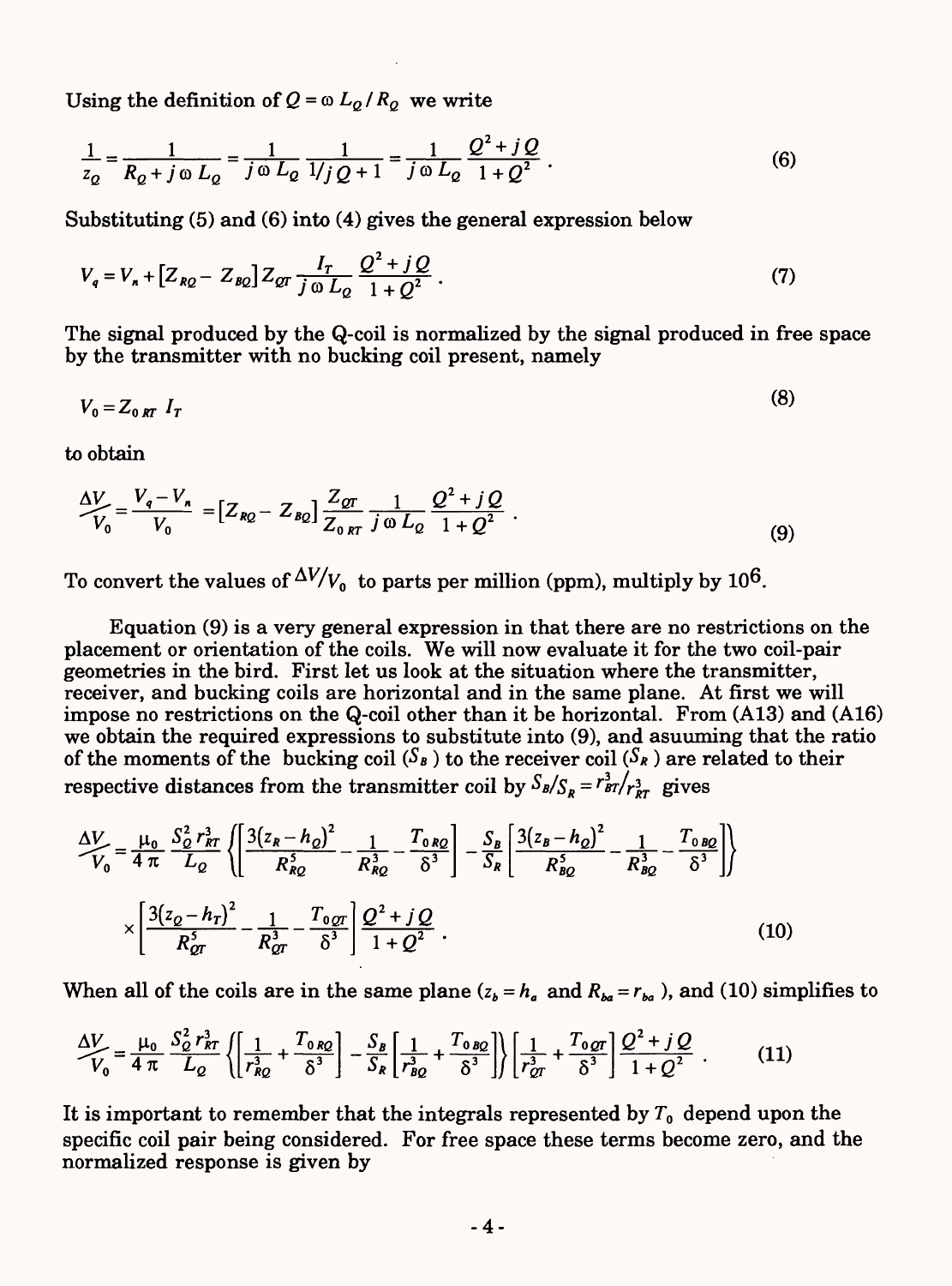$$
\frac{\Delta V}{V_0} = \frac{\mu_0}{4 \pi} \frac{S_Q^2}{L_Q} \frac{r_{RT}^3}{r_{QT}^3} \left[ \frac{1}{r_{RQ}^3} - \frac{S_B}{S_R} \frac{1}{r_{BQ}^3} \right] \frac{Q^2 + jQ}{1 + Q^2} \tag{12}
$$

Notice that when  $Q=1$ , the inphase and quadrature responses in (12) are equal.

To obtain the result for vertical coaxial coils we again start with (9), but use expressions (A18) and (A21) and make a similar assumption about  $S_B$  and  $S_R$  as done previously. Requiring only that the plane of the Q-coil be vertical we obtain

$$
\frac{\Delta V}{V_0} = \frac{-\mu_0}{8 \pi} \frac{S_Q^2 r_{RT}^3}{L_Q} \Biggl\langle \Biggl\{ \frac{3 x^2}{R_{RQ}^5} - \frac{1}{R_{RQ}^3} + \frac{x^2}{\delta^3 r_{RQ}^2} \Biggl[ \Biggl( 1 - \frac{y^2}{x^2} \Biggr) \frac{T_{2RQ}}{B_{RQ}} - T_{0RQ} \Biggr] \Biggr\rangle
$$
  

$$
- \frac{S_B}{S_R} \Biggl\langle \frac{3 x^2}{R_{BQ}^5} - \frac{1}{R_{BQ}^3} + \frac{x^2}{\delta^3 r_{BQ}^2} \Biggl[ \Biggl( 1 - \frac{y^2}{x^2} \Biggr) \frac{T_{2BQ}}{B_{BQ}} - T_{0BQ} \Biggr] \Biggr\rangle \Biggr\rangle
$$
  

$$
\times \Biggl\langle \frac{3 x^2}{R_{QT}^5} - \frac{1}{R_{QT}^3} + \frac{x^2}{\delta^3 r_{QT}^2} \Biggl[ \Biggl( 1 - \frac{y^2}{x^2} \Biggr) \frac{T_{2QT}}{B_{QT}} - T_{0QT} \Biggr] \Biggr\rangle \frac{Q^2 + jQ}{1 + Q^2} . \tag{13}
$$

When all of the coils are coaxial 
$$
y = 0
$$
,  $z_b = h_a$ , and  $R_{ba} = r_{ba} = x$ , and (13) simplifies to  
\n
$$
\frac{\Delta V}{V_0} = \frac{-\mu_0}{8 \pi} \frac{S_Q^2 r_{RT}^3}{L_Q} \left\{ \left[ \frac{2}{r_{RQ}^3} + \frac{1}{\delta^3} \left( \frac{T_{2RQ}}{B_{RQ}} - T_{0RQ} \right) \right] - \frac{S_B}{S_R} \left[ \frac{2}{r_{BQ}^3} + \frac{1}{\delta^3} \left( \frac{T_{2RQ}}{B_{RQ}} - T_{0RQ} \right) \right] \right\}
$$
\n
$$
\times \left[ \frac{2}{r_{QT}^3} + \frac{1}{\delta^3} \left( \frac{T_{2QT}}{B_{QT}} - T_{0QT} \right) \right] \frac{Q^2 + jQ}{1 + Q^2} \ . \tag{14}
$$

For free space the Hankel transform terms  $T_0$  and  $T_2$  become zero, and the expression becomes

$$
\frac{\Delta V}{V_0} = \frac{-\mu_0}{2 \pi} \frac{S_Q^2 r_{RT}^3}{L_Q r_{TQ}^3} \left[ \frac{1}{r_{RQ}^3} - \frac{S_B}{S_R} \frac{1}{r_{BQ}^3} \right] \frac{Q^2 + jQ}{1 + Q^2} \tag{15}
$$

Notice that this expression is -2 times the value for the horizontal coplanar coils given in  $(12)$ . The negative signs in front of  $(13)$ ,  $(14)$ , and  $(15)$  are ignored in the results presented as we only care about the absolute value.

#### Calculated Q-Coil Response

We now look at the calculated Q-coil response for a DIGHEM<sup>V</sup> bird. The bird's geometric parameters are given in Table 1 and the Q-coil calibration parameters are given in Table 2. Before we look at the relative importance of these parameters and possible errors which can be introduced from variations in the calibration geometry, let us look at the magnitude of the free-space, Q-coil response.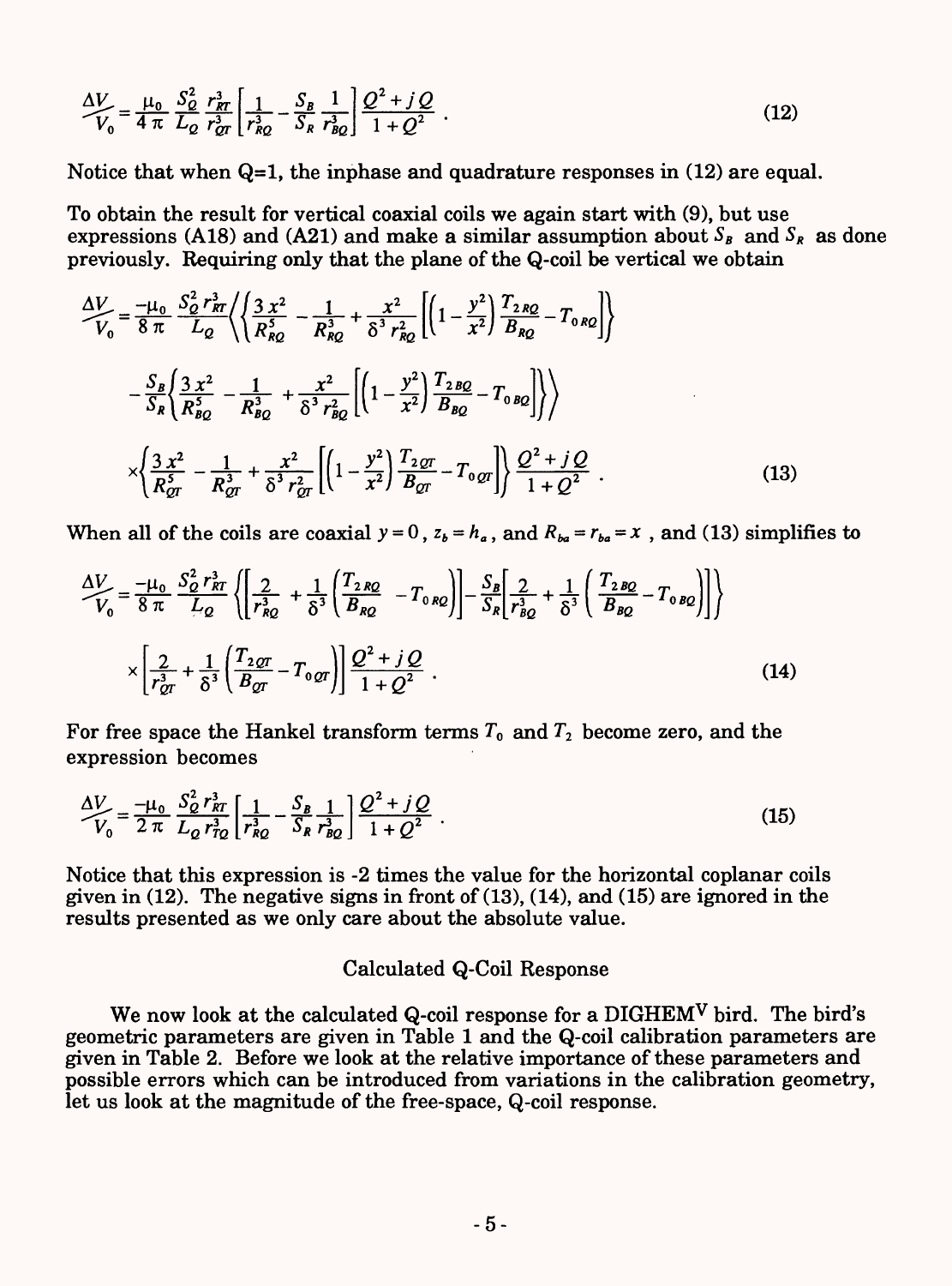| Coil     | <b>Bird</b>           | Freq            | $r_{\rm RT}$ | $r_{\text{BT}}$   | $S_B/S_R$ |
|----------|-----------------------|-----------------|--------------|-------------------|-----------|
| Pair     | Geometry <sup>1</sup> | $[\mathrm{Hz}]$ | [m]          | $\lceil m \rceil$ |           |
|          | <b>HCP</b>            | 867             | 7.976        | 2.659             | 0.0370510 |
| $\bf{2}$ | <b>HCP</b>            | 7221            | 7.976        | 2.659             | 0.0370510 |
| 3        | <b>HCP</b>            | 56653           | 6.325        | 2.108             | 0.0370195 |
| 4        | ${\rm VCX}$           | 1023            | 7.976        | 2.659             | 0.0370510 |
| 5        | ${\rm VCX}$           | 6504            | 7.976        | 2.659             | 0.0370510 |

Table 1 Bird parameters for a typical DIGHEMV bird.

 $1$ Bird coil orientations: HCP= horizontal coplanar, VCX=vertical coaxial

Table 2 Calibration and Q-coil parameters for a DIGHEMV bird.

| Coil<br>Pair | Q-coil<br>$\operatorname{Geometry2}$ | $\rm r_{_RQ}$<br>[m] | $\rm r_{\rm qT}$<br>$\lfloor m \rfloor$ | $\rm r_{\rm BQ}$<br>[m] | $\mathbf{n_{o}}$<br>$[\mathrm{turns}]$ | $a_{\rm o}$<br>$\bar{\bm{{\mathsf{m}}}}$ | $[\mathrm{mH}]$ |
|--------------|--------------------------------------|----------------------|-----------------------------------------|-------------------------|----------------------------------------|------------------------------------------|-----------------|
|              | in-line                              | 1.501                | 9.477                                   | 6.818                   | 250                                    | 0.232                                    | 69.900          |
| $\mathbf{2}$ | in-line                              | 1.501                | 9.477                                   | 6.818                   | 124                                    | 0.230                                    | 17.600          |
| 3            | offset                               | 1.613                | 6.527                                   | 4.515                   | 10                                     | 0.229                                    | 0.127           |
| 4            | in-line                              | 2.217                | 10.193                                  | 7.534                   | 250                                    | 0.232                                    | 69.900          |
| 5            | in-line                              | 2.217                | 10.193                                  | 7.534                   | 124                                    | 0.230                                    | 17.600          |

<sup>2</sup>Refers to Q-coil location relative to bird axis (see Figure 1).

Table 3 gives the calculated, free-space calibration signal for the five coil-pairfrequency configurations. Notice that the values are higher than their nominal values of 200 ppm and 100 ppm for the horizontal coplanar and vertical coaxial geometries respectively. This discrepancy is due to an error in Dighem's formulation of the calibration calculations arising from the difference in the response of the bird to a source in the near and far fields. When the bird is at a nominal altitude of 30 m, the effect of currents flowing in the ground on the receiver and bucking coils will be proportional to their moments. Furthermore the instrument will record the receiver coil signal less the bucking coil signal. Because the ratio of the coil moments is  $S_B/S_R = r_{BT}^3/r_{RT}^3$  the measured signal will be reduced by  $r_{\rm m}^3$ the ratio of the coil moments is  $\frac{3B}{S_R} = \frac{r_{BT}}{F_{RT}}$  the measured signal will be reduced<br>a factor equal to  $B_f = 1 - \frac{r_{BT}^3}{r_{RT}^3}$ . For the DIGHEM<sup>V</sup> system the bucking coil is located one-third of the receiver-transmitter distance from the transmitter coil making this factor be 0.963. When the bird is on the ground and the Q-coil is located nearby, the reduction of the measured signal by the bucking coil is insignificant. As one would like the instrument to read a true signal when at altitude, the gain of the instrument must be set too high by a factor of  $\frac{1}{B_f}$  to compensate. This can be done by setting the Q-coil at a distance from the receiver coil such that it produces a signal of  $200 B_f$ ppm (or  $100 B_f$  ppm), but calling this signal 200 ppm (or  $100$  ppm) on the output chart.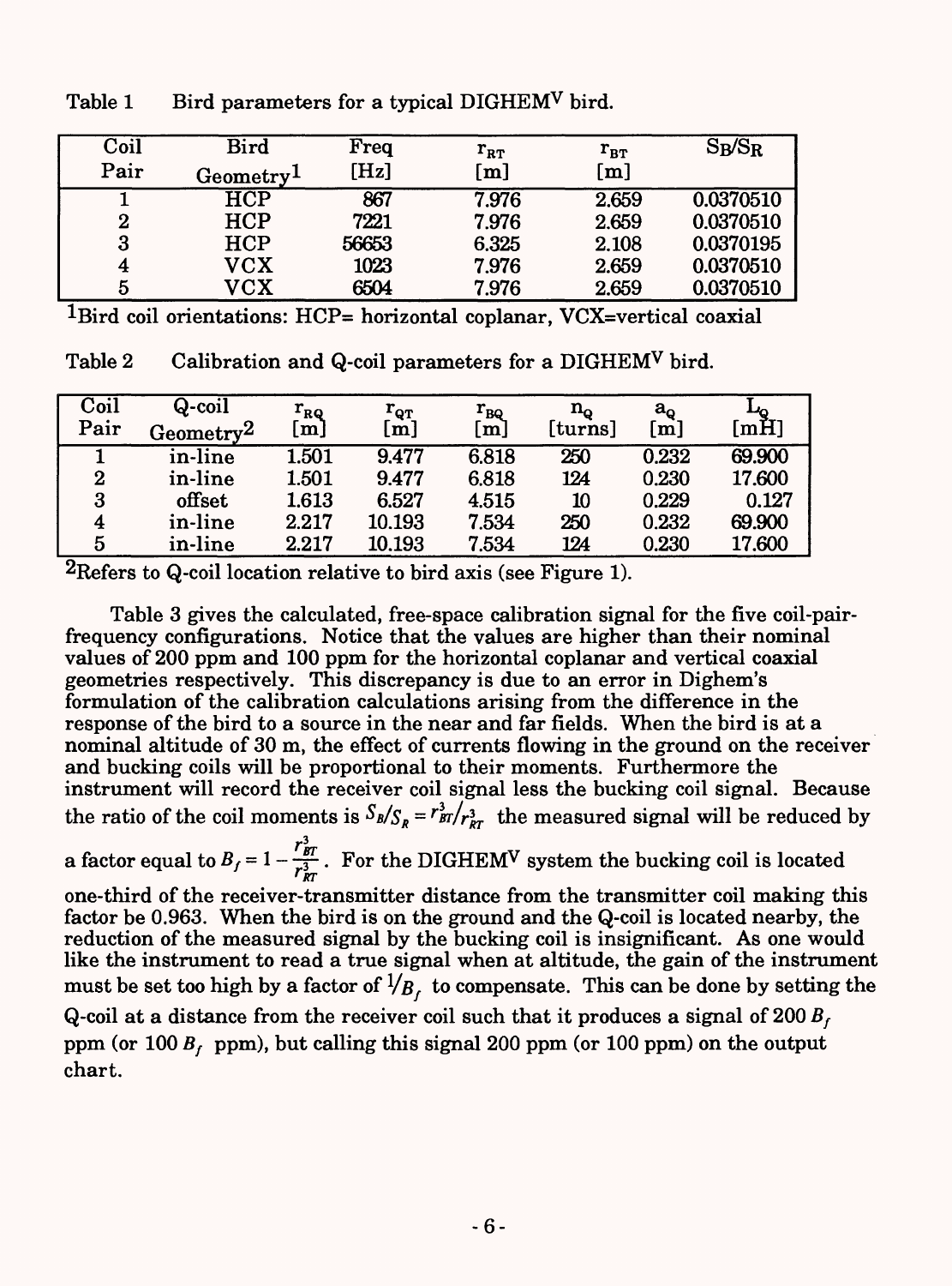Table 3 Q-coil response in free space.

| Coil<br>Pair | Bird<br>Geometry  | Freq <sup>1</sup><br>$[\mathrm{Hz}]$ | Inphase and Quad<br>Q Signal [ppm] |
|--------------|-------------------|--------------------------------------|------------------------------------|
|              | HCP               | 900                                  | 225.2                              |
| 2            | <b>HCP</b>        | 7200                                 | 212.6                              |
| 3            | <b>HCP</b>        | 56000                                | 231.3                              |
|              | <b>VCX</b>        | 900                                  | 112.3                              |
| 5            | ${\rm V}{\rm CX}$ | 7200                                 | 106.0                              |

<sup>1</sup>These are nominal frequencies. Actual values used are given in Table 1.

Because Dighem had been using a Q-coil signal of  $200/B_f$  ppm (or  $100/B_f$  ppm) rather than 200  $B_f$  ppm (or 100  $B_f$  ppm), the gain has been set too low by a factor of  $B_f^2$  = 0.927 or 7.3 percent for those surveys flown prior to this study (November 1997).

### Effect of Conductivity

Figure 2 shows the calibration response over a conducting ground. First consider the horizontal coplanar (HCP) coil response (Figure 2a). The curves start at the free-space values, which are equal to the 10k ohm-m half-space values. Decreasing the half-space resistivity increases the Q-coil quadrature response. As the resistivity decreases further, the response goes through a maximum and then decreases. This behavior becomes more severe as the transmitter frequency increases, that is, the departure from the free-space response occurs at a higher resistivity and is of greater magnitude.

The inphase response decreases slightly and then increases sharply as the resistivity decreases. The 7200-Hz inphase response shows a significant increase below 5 ohm-m, while the 900-Hz inphase response has only a hint of increasing at the resistivity levels shown.

The vertical coaxial (VCX) coils behave differently (see Figure 2b). Moderate decreases in resistivity produce no effect. Below 10 ohm-m the inphase responses decrease with the 7200-Hz being rather dramatic. The quadrature responses show a very small decrease before increasing rapidly as resistivity decreases below 10 ohmm.

Calibration over a conducting ground will change the calibration response from the free-space values. The coplanar coils are influenced more by a conducting ground than the coaxial coils. For the coplanar coils resistivities greater than 100 ohm-m have no significant effect except for the quadrature channels. For the 56 kHz quadrature response, a 10 percent change in response is seen at resistivities below 40 ohm-m. For the 7200-Hz quadrature response the 10 percent change is reached below 10 ohm-m. For the inphase response, the change exceeds 10 percent for resistivities of less than 6 ohm-m for the 56-kHz coil pairs, and less than 2 ohm-m for the 7200-Hz coil pairs respectively. For the coaxial coils a 10 percent change is seen in the 7200-Hz quadrature response when the resistivity drops below 1.3 ohm-m,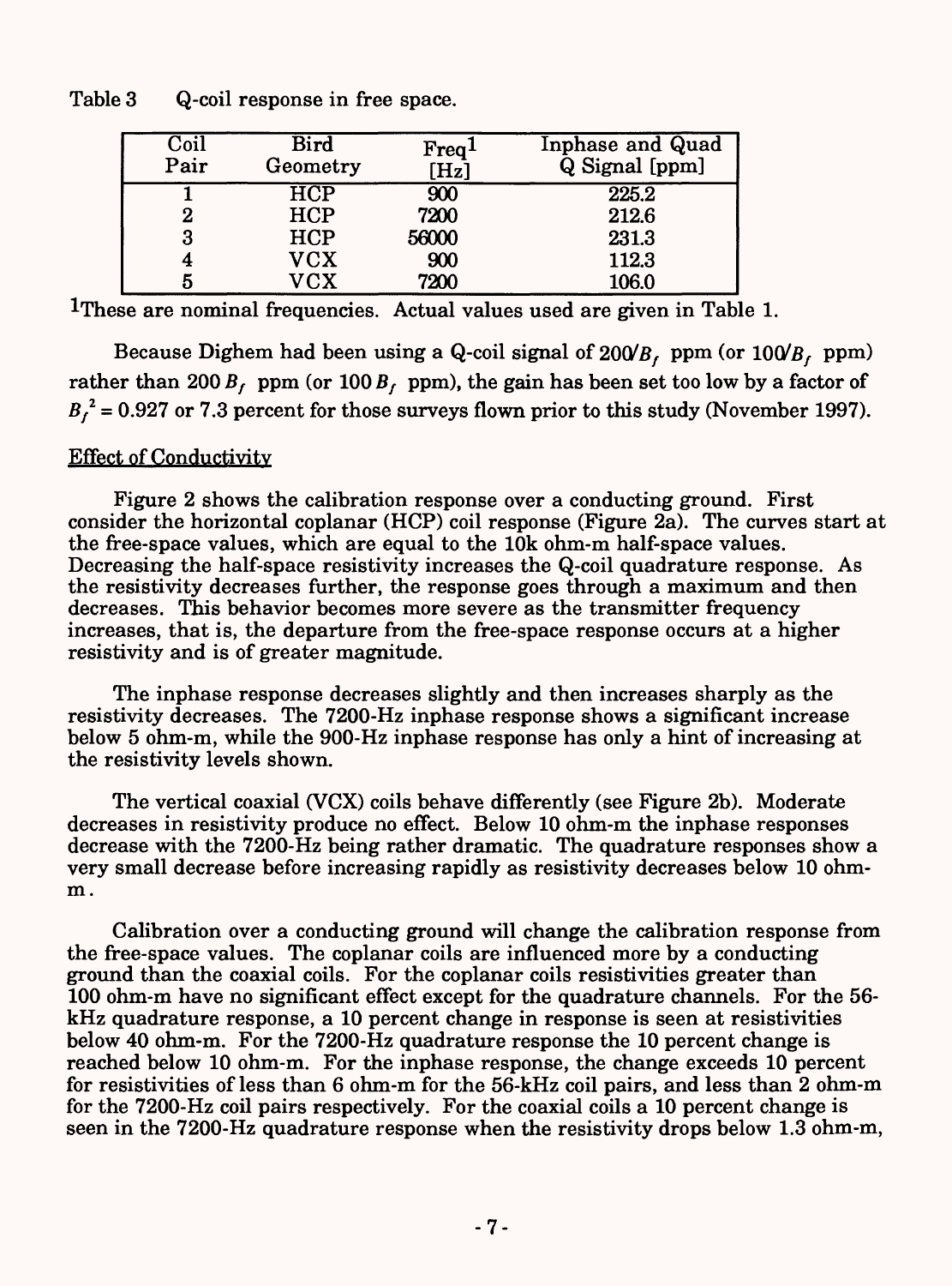while for the 7200-Hz inphase response a 10 percent changes does occur until resistivities are less than 2 ohm-m.

## Effect of Q-Coil Positioning Error

We now turn our attention to the effect of Q-coil positioning error on the calibration response (see Figure 3). Shown are the inphase response of the coplanar and coaxial coil pairs for a lOk-ohm-m half-space as a function of the positioning error of the Q-coil. For the 900-Hz and 7200-Hz coils only positioning errors in the inline direction (x) are significant, while for the 56-kHz coil the largest errors are produced by y-direction, and to a lesser degree, x-direction displacement of the Q-coil. The 56-kHz coplanar coil behavior is different because its Q-coil is located perpendicular to the axis of the bird (see Figure Ib).

Table 4 Average effect of Q-coil positioning error on calibration signal expressed as percent error per centimeter averaged over *±\_5* cm for various halfspace resistivities. Centers of coils are nominally 1.23 m above the halfspace.

|              |                 | $\overline{\text{X}}$ |                | $\overline{\text{Y}}$ |                    | Ž                  |                     |
|--------------|-----------------|-----------------------|----------------|-----------------------|--------------------|--------------------|---------------------|
| Resistivity  | Coil            |                       | Q              |                       | Q                  |                    | Q                   |
| $[ohm-m]$    | Pair            | [%/ $\rm cm$ ]        | [%/ $\rm cm$ ] | $[\%/\text{cm}]$      | $[\%/\mathrm{cm}]$ | $[\%/\mathrm{cm}]$ | [%/ $\mathbf{cm}$ ] |
|              | <b>900 HCP</b>  | 2.33                  | 2.33           | 0.03                  | 0.03               | 0.10               | 0.10                |
|              | 7200 HCP        | 2.33                  | 2.33           | 0.03                  | 0.03               | 0.10               | 0.10                |
| 10k          | 56k HCP         | 0.44                  | 0.44           | 1.98                  | 1.98               | 0.09               | 0.09                |
|              |                 |                       |                |                       |                    |                    |                     |
|              | <b>900 VCX</b>  | 1.65                  | 1.65           | 0.03                  | 0.03               | 0.03               | 0.03                |
|              | <b>7200 VCX</b> | 1.65                  | 1.65           | 0.03                  | 0.03               | 0.03               | 0.03                |
|              | <b>900 HCP</b>  | 2.33                  | 2.33           | 0.03                  | 0.03               | 0.10               | 0.10                |
|              | <b>7200 VCP</b> | 2.33                  | 2.32           | 0.03                  | 0.03               | 0.10               | 0.10                |
| 50           | 56k HCP         | 0.45                  | 0.43           | 1.99                  | 1.97               | 0.09               | 0.09                |
|              |                 |                       |                |                       |                    |                    |                     |
|              | <b>900 VCX</b>  | 1.65                  | 1.65           | 0.03                  | 0.03               | 0.03               | 0.03                |
|              | <b>7200 VCX</b> | 1.65                  | 1.66           | 0.03                  | 0.03               | 0.03               | 0.03                |
|              | <b>900 HCP</b>  | 2.33                  | 2.31           | 0.03                  | 0.03               | 0.10               | 0.10                |
|              | <b>7200 HCP</b> | 2.27                  | 2.32           | 0.03                  | 0.03               | 0.10               | 0.10                |
| $\mathbf{1}$ | 56k HCP         | 0.41                  | 0.64           | 1.96                  | 1.91               | 0.09               | 0.17                |
|              |                 |                       |                |                       |                    |                    |                     |
|              | <b>900 VCX</b>  | 1.66                  | 1.65           | 0.03                  | 0.03               | 0.03               | 0.03                |
|              | <b>7200 VCX</b> | 1.67                  | 1.59           | 0.03                  | 0.03               | 0.04               | 0.05                |

Table 4 presents the average percent change in Q-coil response per centimeter of positioning error averaged over the range of -5 cm to +5 cm. The 900-Hz and 7200-Hz coplanar coils (2.3 %/cm) are about 50 percent more sensitive to inline (x-direction) positioning errors than the corresponding coaxial coils (1.7 %/cm). Positioning errors in the y- and z-directions are much smaller (0.3-0.6 %/cm) for all coil pairs except the y-direction for the 56-kHz coil.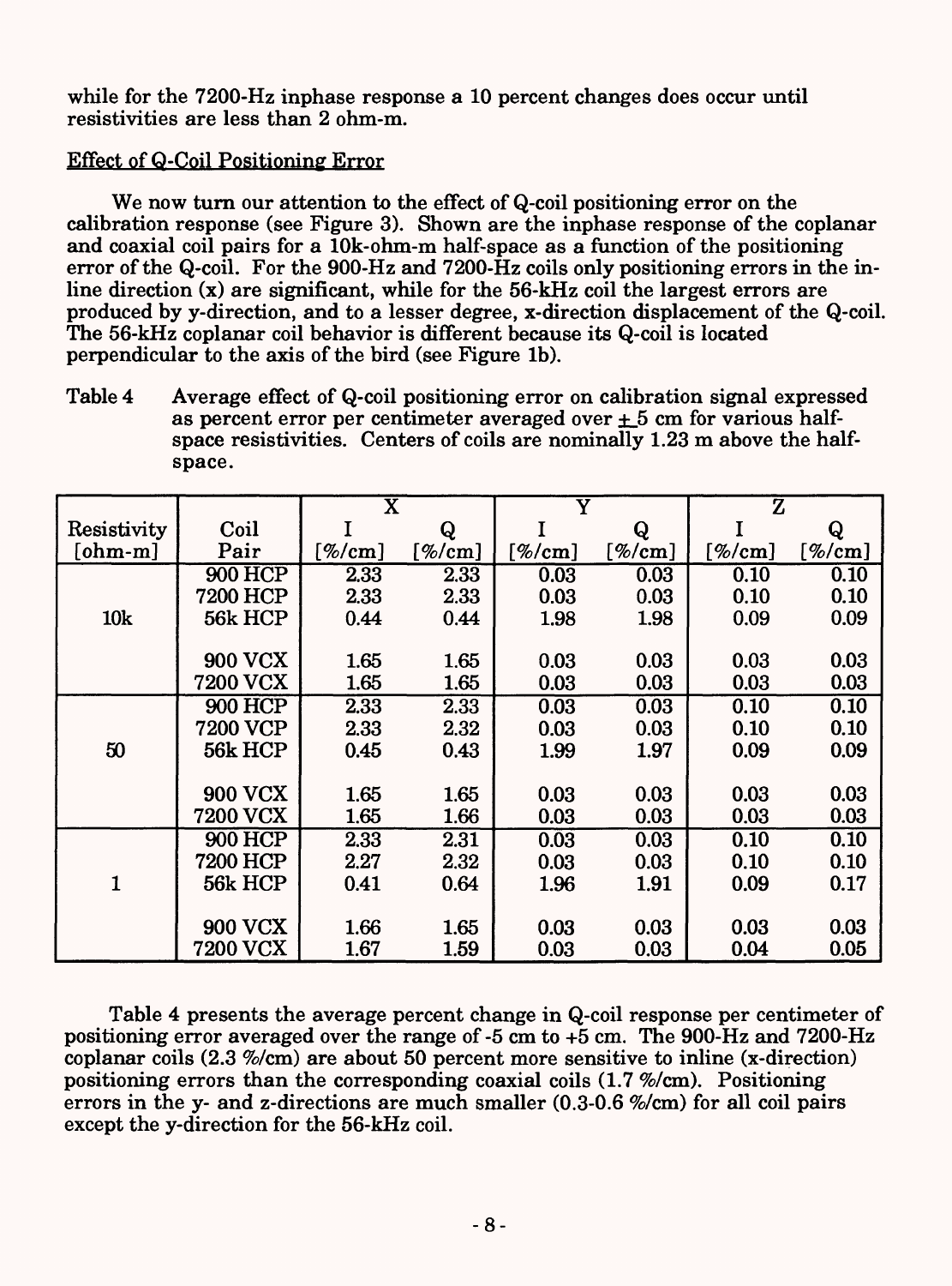Decreasing the half-space resistivity to 50 ohm-m (Figure 4) produces similar results with the exception of changing the relative amplitude of the curves. This effect is the most pronounced in the quadrature components. The percentage change per unit distance (Table 4), however, remains virtually the same as for the 10k ohmm half-space. Further reduction of the half-space resistivity to 1 ohm-m (Figure 5) causes even larger changes in the relative amplitude of the curves, especially at the higher frequencies. The percentage change in response due to positioning error only shows minor differences in the 56-kHz behavior from the results for the more resistive half-space.

Because of these magnitude of these errors, extreme care should be taken during HEM calibration to insure that the Q-coil is properly positioned with respect to the bird. In particular changes in position of the Q-coil in the horizontal plane produce the largest effect.

#### Effect of Q-Coil Tilt

The effect of tilting the Q-coil from its nominal horizontal or vertical position has not been analyzed.

### Effect of Q Value

The Q of the Q-coil is nominally 1, and is adjustable with a trim pot. Adjustment is necessary for initial setting in the laboratory and may need to be adjusted in the field if the transmitter frequency is changed; thus misadjustment of Q is possible. A possible cause of misadjustment in the laboratory would be measuring the Q of the Qcoil when it is near a conductive sheet such as a metal desktop.

From the definition of *Q* it is clear that the relative change in Q is related to the relative change in R by  $\delta Q/\tilde{Q} = -\delta R_Q/R_Q$ . Thus a 10 percent increase in the Q-coil resistance will produce a 10 percent decrease in the Q. Figure 6 shows the inphase  $Q^2 + jQ$ and quadrature parts of the expression  $\frac{\epsilon}{1+0^2}$ . When properly adjusted, the relative response of both components is 0.5, and the phase is 45°. The inphase response is more sensitive to variations in Q than the quadrature response is because of the squared dependence on Q.

#### HEM Bird Calibration Procedure

So far we have looked at calibration error caused by the conductivity of the ground, mispositioning of the Q-coil, and misadjustment of the Q value. We will now look at the overall calibration procedure where these various errors can interact.

HEM bird calibration consists of three steps: phase adjustment, Q-coil adjustment, and gain adjustment. Each of these steps, while designed to properly calibrate the system, can introduce errors in the bird calibration. Let us look at what these three calibration steps are designed to do and what the influence of a conducting earth has on them.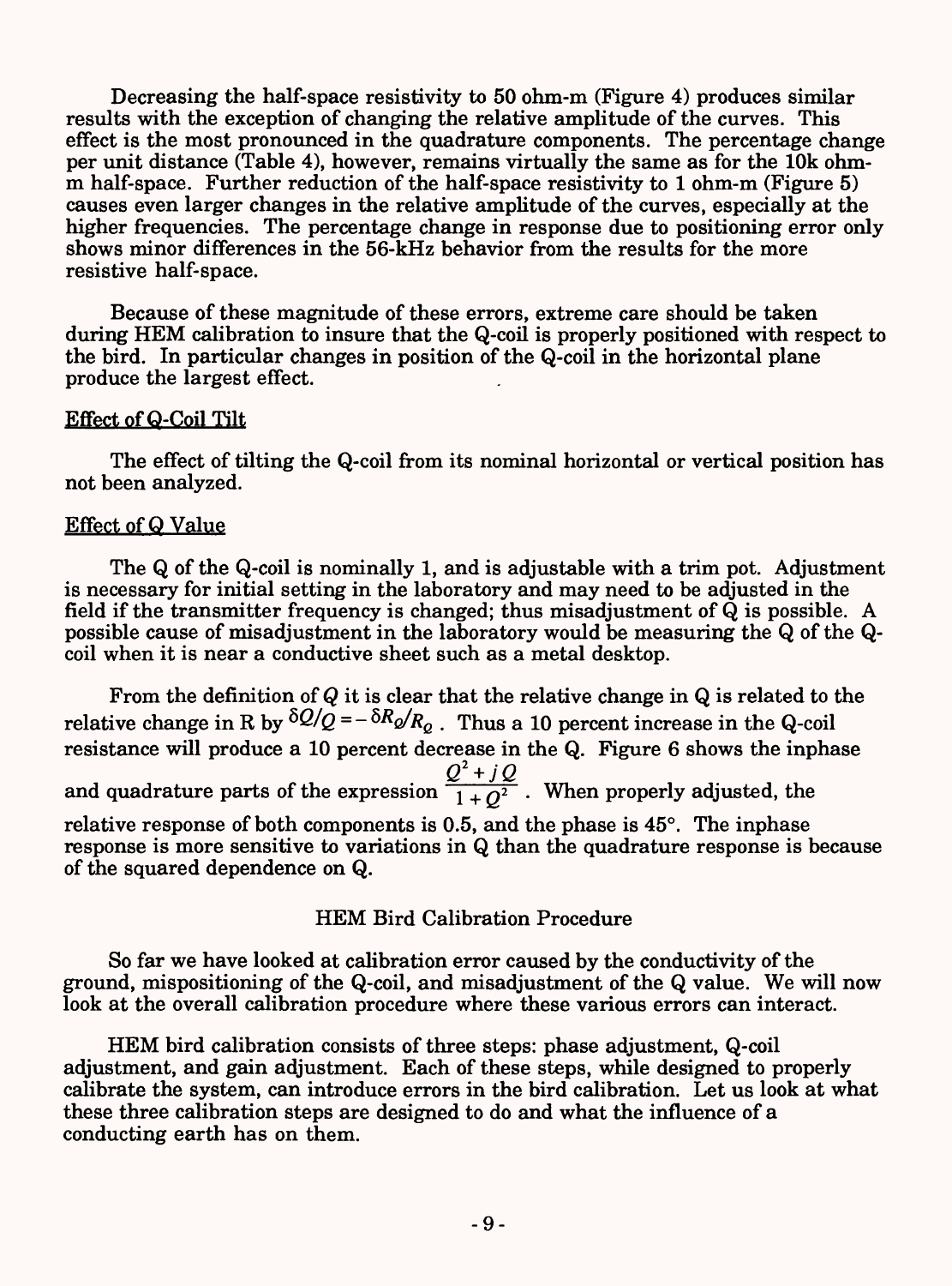### Phase Adjustment

The purpose of phase adjustment is to remove any phase shift between the inphase measurement channel and the transmitter inphase signal. The procedure consists of placing a ferrite rod near the receiver coil and aligning the rod perpendicular to the primary magnetic field direction. In this orientation a minimal signal is produced. The rod is rotated parallel to the primary magnetic field direction to enhance coupling with the primary magnetic field. Because of the ferrimagnetic properties of the rod, the local magnetic field is reduced in the primary field direction thereby introducing a negative inphase response and no quadrature response. The receiver phase is adjusted electronically so that rotation of the ferrite rod only produces a change in the inphase signal. After this adjustment is made, we refer to the signals recorded by the receiver as being in the phased, receiver-reference frame.

There are two possible errors which can be introduced in this step. First, if the ferrite bar is conductive, it will produce a quadrature response in addition to the inphase response. This behavior should be more noticeable at higher frequencies. In general ferrites are poor conductors, however, the actual conductivity of the bar would need to be known at the operating frequencies before the magnitude of this error could be assessed. We will assume that this effect is not significant.

|                             | $\overline{\text{HCP}}$ | <b>HCP</b>           | $\overline{\text{HCP}}$ | $\overline{\mathrm{v}\mathrm{c}\mathrm{x}}$ | $\overline{\mathrm{v}\mathrm{c}\mathrm{x}}$ |
|-----------------------------|-------------------------|----------------------|-------------------------|---------------------------------------------|---------------------------------------------|
|                             | 900 Hz                  | 7200 Hz              | 56 kHz                  | 900 Hz                                      | 7200 Hz                                     |
| Resistivity                 | phase                   | phase                | phase                   | phase                                       | phase                                       |
| [ohm-m]                     | [deg]                   | $\lbrack\deg\rbrack$ | [deg]                   | [deg]                                       | [deg]                                       |
| 10000                       | 0.00                    | 0.00                 | 0.02                    | 0.00                                        | 0.00                                        |
| 5000                        | 0.00                    | 0.01                 | 0.05                    | 0.00                                        | 0.00                                        |
| 2000                        | 0.00                    | 0.02                 | 0.11                    | 0.00                                        | 0.00                                        |
| 1000                        | 0.01                    | 0.05                 | 0.21                    | 0.00                                        | 0.00                                        |
| 500                         | 0.01                    | 0.09                 | 0.41                    | 0.00                                        | $-0.01$                                     |
| 200                         | 0.03                    | 0.22                 | 0.92                    | 0.00                                        | $-0.02$                                     |
| 100                         | 0.06                    | 0.42                 | 1.63                    | $-0.01$                                     | $-0.04$                                     |
| 50                          | 0.11                    | 0.79                 | 2.72                    | $-0.01$                                     | $-0.06$                                     |
| $\boldsymbol{\mathfrak{D}}$ | 0.26                    | 1.70                 | 4.54                    | $-0.03$                                     | $-0.09$                                     |
| 10                          | 0.50                    | 2.82                 | 5.36                    | $-0.05$                                     | $-0.07$                                     |
| $\overline{5}$              | 0.93                    | 4.21                 | 4.28                    | $-0.08$                                     | 0.14                                        |
| $\bf{2}$                    | 1.96                    | 5.24                 | $-1.80$                 | $-0.09$                                     | 1.34                                        |
|                             | 3.18                    | 3.57                 | $-9.11$                 | 0.03                                        | 3.88                                        |

Table 5 Effect of half-space resistivity on phase  $\phi_n$  of total magnetic field. Centers of coils are 1.23 m above the half-space.

The second error results from a phase shift caused by the non-zero conductivity of the ground, which in turn produces a secondary magnetic field. Let us assume that the magnetic field in the absence of a conducting earth (primary field) produces a signal  $V_0$ , which is purely real, i.e., inphase with the transmitter signal. When a conducting ground is introduced, the signal produced is  $V_n = V'_0 e^{j\phi_n}$ , where  $\phi_n$  is the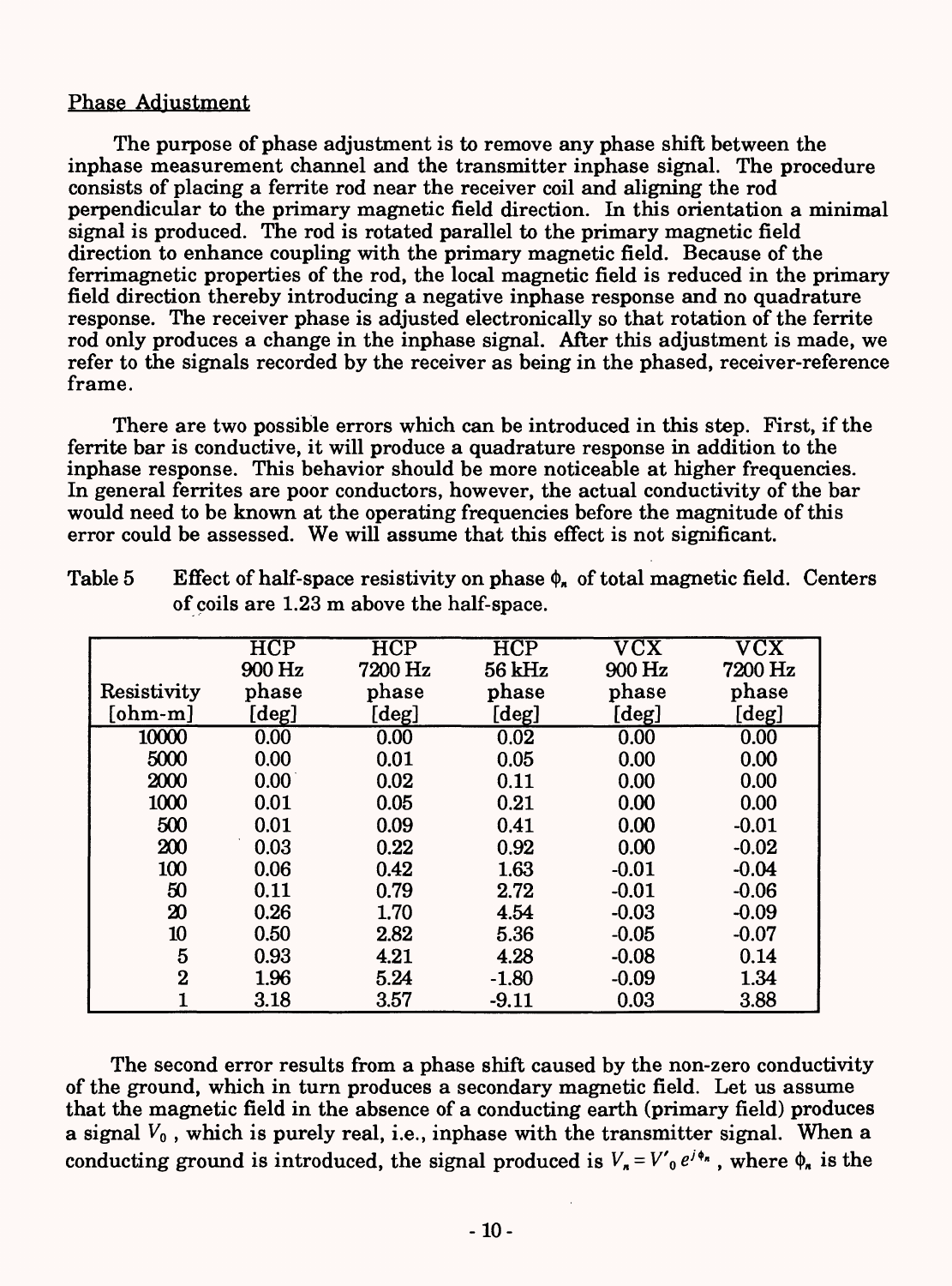phase shift produced by the conductive ground. Phase adjustment rotates the zerophase axis of the measurement (receiver) reference frame to align with  $V_n$ . Therefore if a signal  $S_0 e^{j\phi}$  is measured in the phase shifted reference frame, the actual signal (i.e. in the transmitter reference frame) is given by  $S_0 e^{i(\phi_r + \phi_n)}$ . The magnitude of  $\phi_n$  can be determined by computing the total magnetic (primary plus secondary) field produced by the transmitter coil at the receiver coil location as a function of ground conductivity (see Table 5). In general the phase error for the horizontal coplanar coils increases with decreasing resistivity. As the frequency increases a maximum appears in the curve, being most pronounced for the 56 kHz coil pair. The vertical coaxial coil pairs show a slight decrease with resistivity, and then an increase. The phases are greater for the horizontal coplanar coils than they are for the vertical coaxial coils. The phase can be as large as 2-5 degrees at 56 kHz for resistivities of less than 50 ohm-m.

### Q Adjustment

After phase adjustment the HEM receiver is used to adjust the Q of the calibration coil. It can been seen in (9) that the Q-coil-bird response is proportional to  $\frac{Q^2+jQ}{1+Q^2}$ . Setting Q to 1 results in the Q-coil producing the same inphase and quadrature response, assuming there is no effect due to ground conductivity. In each survey the bird frequencies are often adjusted slightly to reduce noise. This adjustment requires a trim pot on the Q-coil to vary the loop resistance, which in turn varies the Q. The trim pot is adjusted until the presence of the Q-coil makes the same amplitude change in the measured inphase and quadrature signals. The actual amplitude is not of concern at this point, as that will be taken care of by the gain adjustment.

The presence of a conductive ground will introduce an additional phase shift into the Q-coil response, which is effectively nulled by the Q adjustment. Let us assume that the response of the Q-coil is the product of two terms; the first incorporates the ground conductivity, bird coil geometry, and bucking coil effects  $(R_0 e^{j\phi_r})$ , while the second  $\frac{Q^2 + jQ}{1 + O^2}$  takes into account Q adjustment. The total response is given by:

$$
R_n = R_0 e^{j\phi_r} \frac{Q^2 + jQ}{1 + Q^2} \tag{18}
$$

In the phased receiver reference frame, the total response is:  $R_n e^{-j\phi_n}$ . To produce equal inphase and quadrature responses, the phase of  $e^{j(\phi_r - \phi_n)} \frac{Q^2 + jQ}{1 + \Omega^2}$  must equal  $\frac{\pi}{4}$ . In other words, the Q is adjusted such that

$$
\phi_r - \phi_n + \arctan \frac{1}{Q_a} = \frac{\pi}{4} \tag{19}
$$

or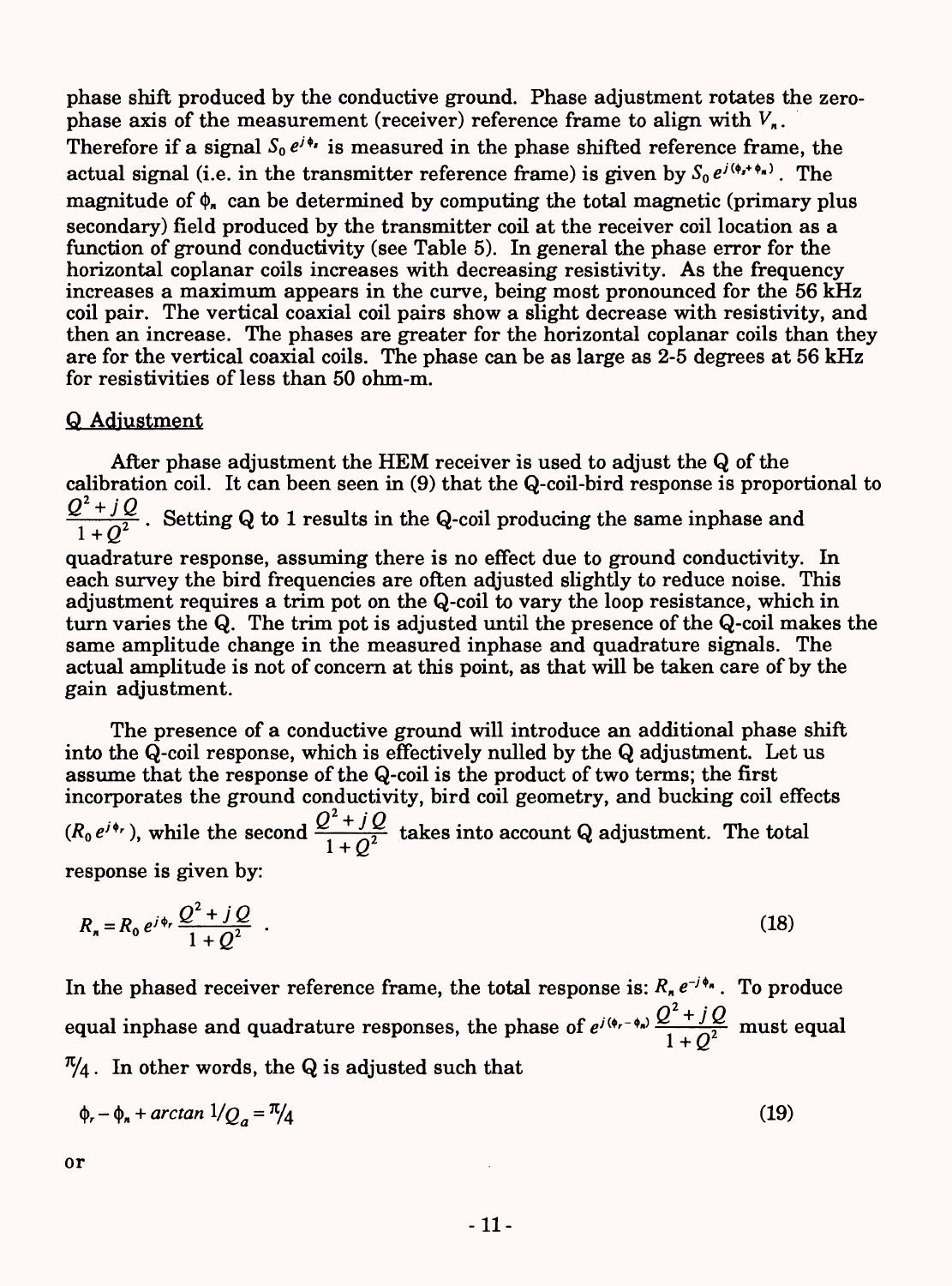$$
1/Q_a = \tan\left(\frac{\pi}{4} - \phi_r + \phi_n\right),
$$

where  $Q_a$  is the adjusted value.

Table 6 shows the misadjustment of Q caused by resistivity. In general, as the resistivity decreases the value of  $Q_a$  increases. However, as can be seen from the 7200-Hz HCP response, values of less than 1 are possible. The resistivity where the departure of *Qa* from unity commences decreases as the frequency increases. The horizontal coplanar coils are affected at higher resistivities than the vertical coaxial coils.

| Resistivity | $\overline{\text{HCP}}$<br>900 Hz | HCP<br>7200 Hz | <b>HCP</b><br>56 kHz | $\overline{\mathrm{VCX}}$<br>900 Hz | $\overline{\mathrm{VCX}}$<br>7200 Hz |
|-------------|-----------------------------------|----------------|----------------------|-------------------------------------|--------------------------------------|
| $[ohm-m]$   | Qa                                | $\bf{Q_a}$     | $\bf{Q_a}$           | $\bf{Q_a}$                          | Qa                                   |
| 10000       | 1.000                             | 1.000          | 1.000                | 1.000                               | 1.000                                |
| 5000        | 1.000                             | 1.000          | 1.000                | 1.000                               | 1.000                                |
| 2000        | 1.000                             | 1.000          | 1.000                | 1.000                               | 1.000                                |
| 1000        | 1.000                             | 1.001          | 1.001                | 1.000                               | 1.000                                |
| 500         | 1.000                             | 1.001          | 1.001                | 1.000                               | 1.000                                |
| 200         | 1.000                             | 1.003          | 1.003                | 1.000                               | 1.000                                |
| 100         | 1.001                             | 1.006          | 1.006                | 1.000                               | 1.000                                |
| 50          | 1.002                             | 1.011          | 1.010                | 1.000                               | 1.000                                |
| 20          | 1.004                             | 1.021          | 1.016                | 1.000                               | 1.002                                |
| 10          | 1.007                             | 1.028          | 1.020                | 1.000                               | 1.008                                |
| 5           | 1.012                             | 1.027          | 1.022                | 1.000                               | 1.024                                |
| $\bf{2}$    | 1.023                             | 0.986          | 1.027                | 1.005                               | 1.083                                |
| 1           | 1.029                             | 0.918          | 1.036                | 1.016                               | 1.162                                |

Table 6  $Q_a$  produced by the presence of a conductive half-space. Centers of coils are 1.23 m above the half-space.

If the phase of the Q-coil signal is position dependent, then mispositioning can introduce additional variations in  $Q_a$ . Fortunately this is not a significant effect, as a 5 cm positioning error of the Q-coil in any direction produces less than 0.1° of phase shift for all coil configurations at resistivities greater than 5 ohm-m. Even in the case of the 56-kHz coil pair, the variation becomes only 0.3°/5 cm when the resistivity drops below 2 ohm-m. These phase shifts are small compared to the values of  $\phi_r$ , which are typically greater than 1-2°, and produce variations of  $Q_a$  of only 1 percent.

#### Gain Adjustment

The final adjustment of overall system gain is accomplished by placing the adjusted Q-coil at a specified distance and position from the receiver coil. From an analysis of the system parameters (operating frequency, intercoil distances, coil diameter and number of turns, and Q-coil inductance), the system is designed so that the Q-coil introduces a known value of inphase and quadrature signal (see Table 3), typically 200 ppm inphase and quadrature signal for the HCP coil pairs and 100 ppm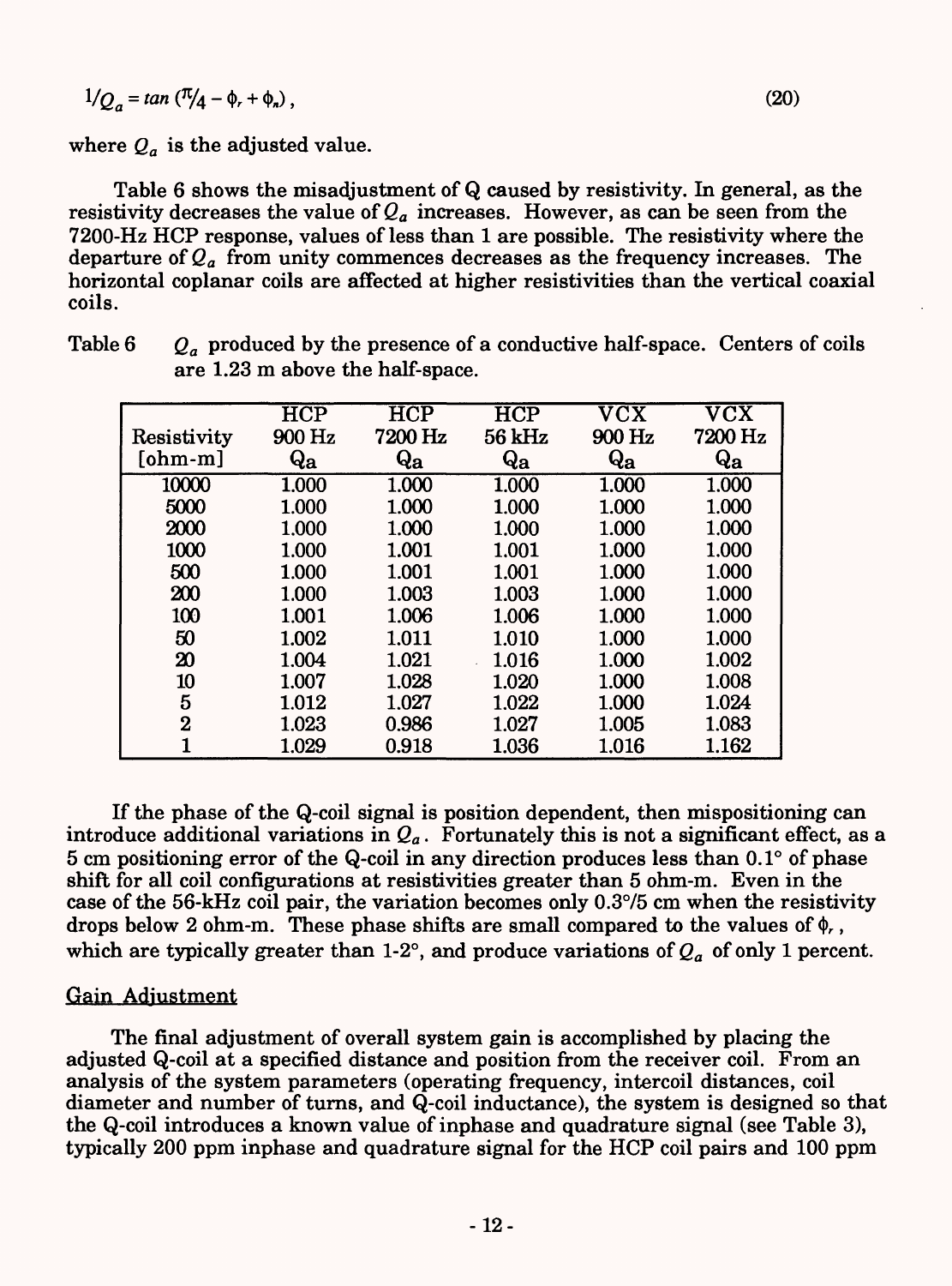of inphase and quadrature signal for the VCX coil pairs. (These values are given in true ppm. Divide the HCP values by 2 to get DIGHEM ppm values.)

To properly simulate the calibration sequence, we need to compute the Q-coil response taking into account the ground conductivity, the incorrect Q value, and the rotation of this signal into the phase adjusted receiver reference frame by multiplying by  $e^{-j \phi_n}$ 

After these three adjustments, the system is calibrated. By "calibrated" I mean that the gain is properly set, though influenced by ground conductivity, in the receiver reference frame which is aligned with the phase of the magnetic field at the receiver coil. These results are shown in Table 7. The calibration error increases with decreasing half-space resistivity and increasing frequency. The error is larger for the horizontal coplanar coil pairs than it is for the vertical coaxial coil pairs at the same nominal frequency. The magnitude of the calibration signal is the same for the inphase and quadrature components because of the phasing adjustment. Calibration signals greater than the free space values result in system gains being set too low.

| Resistivity | HCP       | 900 Hz          | <b>HCP</b> | $7200$ Hz       | <b>VCX</b> | 56 kHz  | <b>VCX</b> | 900 Hz              | <b>VCX</b> | 7200 Hz |
|-------------|-----------|-----------------|------------|-----------------|------------|---------|------------|---------------------|------------|---------|
| $[ohm-m]$   | $I$ [ppm] | $Q[ppm]$ [[ppm] |            | $Q[ppm]$ [[ppm] |            | Q [ppm] |            | $I$ [ppm] $Q$ [ppm] | I [ppm]    | Q[ppm]  |
| 10000       | 225.2     | 225.2           | 212.6      | 212.6           | 231.3      | 231.3   | 112.3      | 112.3               | 106.0      | 106.0   |
| 5000        | 225.2     | 225.2           | 212.6      | 212.6           | 231.3      | 231.3   | 112.3      | 112.3               | 106.0      | 106.0   |
| 2000        | 225.2     | 225.2           | 212.6      | 212.6           | 231.4      | 231.4   | 112.3      | 112.3               | 106.0      | 106.0   |
| 1000        | 225.3     | 225.3           | 212.7      | 212.7           | 231.5      | 231.5   | 112.3      | 112.3               | 106.0      | 106.0   |
| 500         | 225.3     | 225.3           | 212.8      | 212.8           | 231.7      | 231.7   | 112.3      | 112.3               | 106.0      | 106.0   |
| 200         | 225.3     | 225.3           | 213.1      | 213.1           | 232.6      | 232.6   | 112.3      | 112.3               | 106.0      | 106.0   |
| 100         | 225.4     | 225.4           | 213.6      | 213.6           | 234.3      | 234.3   | 112.3      | 112.3               | 105.9      | 105.9   |
| 50          | 225.5     | 225.5           | 214.7      | 214.7           | 238.1      | 238.1   | 112.3      | 112.3               | 105.9      | 105.9   |
| $20\,$      | 225.9     | 225.9           | 218.1      | 218.1           | 249.4      | 249.4   | 112.3      | 112.3               | 105.7      | 105.7   |
| 10          | 226.6     | 226.6           | 223.5      | 223.5           | 265.1      | 265.1   | 112.2      | 112.2               | 105.5      | 105.5   |
| 5           | 228.0     | 228.0           | 232.8      | 232.8           | 285.8      | 285.8   | 112.1      | 112.1               | 105.6      | 105.6   |
| $\bf{2}$    | 232.3     | 232.3           | 249.6      | 249.6           | 306.3      | 306.3   | 111.9      | 111.9               | 107.7      | 107.7   |
|             | 239.0     | 239.0           | 258.3      | 258.3           | 298.8      | 298.8   | 111.8      | 111.8               | 114.2      | 114.2   |

Table 7 Q-coil signal produced in the phase adjusted receiver-reference frame. Centers of coils are 1.23 m above the half-space.

Table 8 presents the data from Table 7 as a percentage error in gain, representing how the data must be compensated to remove the calibration error. These values assume that the correct calibration values are those given in Table 3, which are the same as the 10000-ohm-m results here.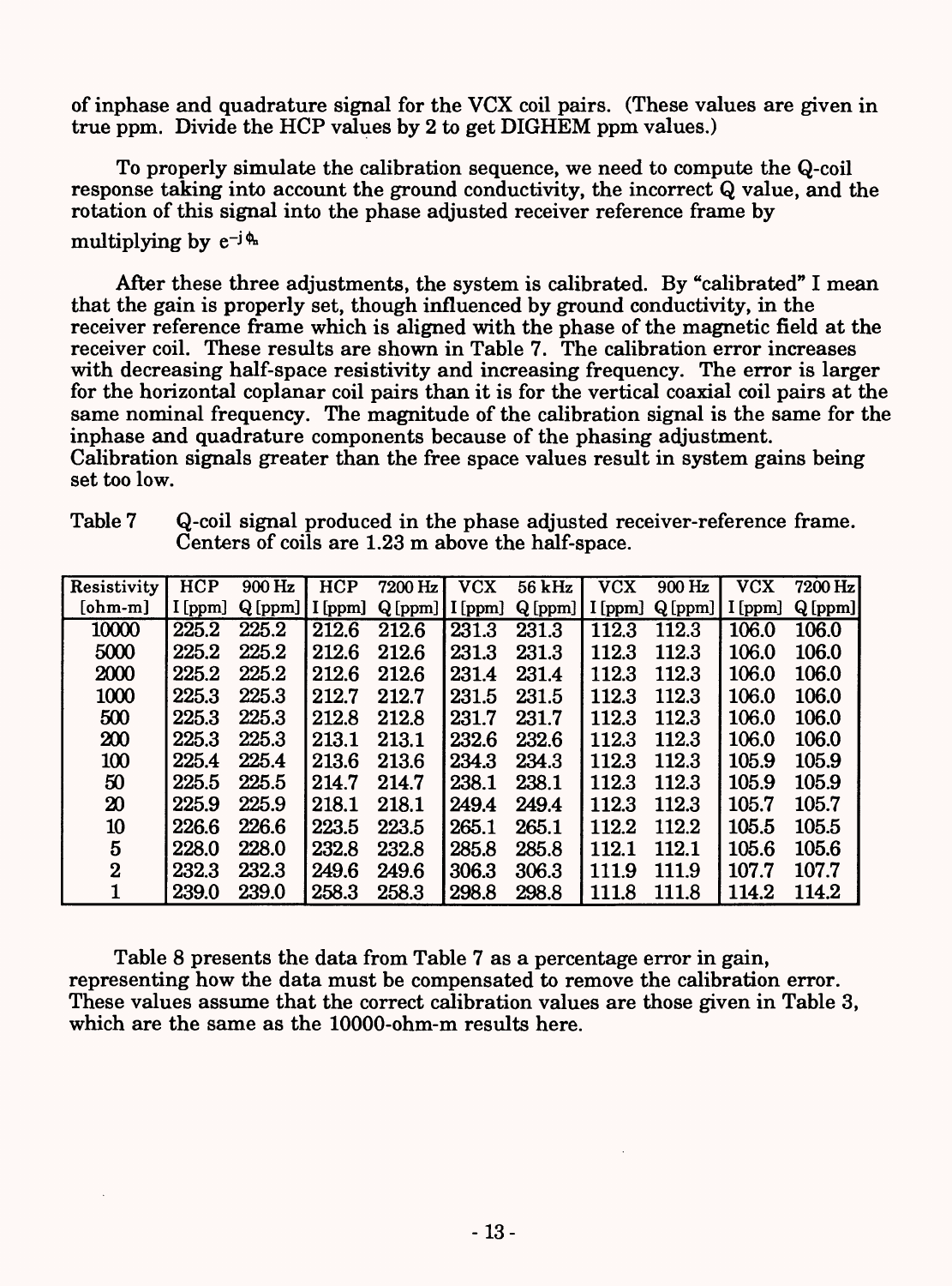|                  | <b>HCP</b> | <b>HPC</b> | $\overline{HCP}$ | <b>VCX</b> | <b>VCX</b> |
|------------------|------------|------------|------------------|------------|------------|
| Resistivity      | 900 Hz     | 7200 Hz    | 56 kHz           | 900 Hz     | 7200 Hz    |
| $[ohm-m]$        | [%]        | [%]        | [%]              | [%]        | [%]        |
| 10000            | 0.00       | 0.00       | 0.01             | 0.00       | 0.00       |
| 5000             | 0.00       | 0.01       | 0.01             | 0.00       | 0.00       |
| 2000             | 0.00       | 0.02       | 0.04             | 0.00       | 0.00       |
| 1000             | 0.00       | 0.04       | 0.08             | 0.00       | $-0.01$    |
| 500              | 0.01       | 0.09       | 0.19             | 0.00       | $-0.01$    |
| 200              | 0.03       | 0.23       | 0.58             | 0.00       | $-0.03$    |
| 100              | 0.05       | 0.48       | 1.32             | $-0.01$    | $-0.06$    |
| 50               | 0.11       | 1.00       | 2.96             | $-0.02$    | $-0.12$    |
| 20               | 0.28       | 2.61       | 7.84             | $-0.05$    | $-0.27$    |
| 10               | 0.58       | 5.15       | 14.62            | $-0.09$    | $-0.42$    |
| $5\phantom{.0}$  | 1.22       | 9.49       | 23.59            | $-0.18$    | $-0.37$    |
| $\boldsymbol{2}$ | 3.13       | 17.42      | 32.43            | $-0.37$    | 1.65       |
|                  | 6.11       | 21.52      | 29.18            | $-0.45$    | 7.79       |

Table 8 Percentage error in the calibration signal in the receiver reference frame.

Table 9 Q-coil signal produced in the transmitter reference frame. Centers of coils are 1.23 m above the half-space.

| Resistivity                 | <b>HCP</b> | 900 Hz | <b>HCP</b> | 7200 Hz        | <b>HCP</b> | 56 kHz | <b>VCX</b> | 900 Hz | <b>VCX</b> | 7200 Hz |
|-----------------------------|------------|--------|------------|----------------|------------|--------|------------|--------|------------|---------|
| $[ohm-m]$                   | I [ppm]    | Q[ppm] | I [ppm]    | Q[ppm] [I[ppm] |            | Q[ppm] | $I$ [ppm]  | Q[ppm] | I[ppm]     | Q[ppm]  |
| 10000                       | 225.2      | 225.2  | 212.6      | 212.6          | 231.2      | 231.4  | 112.3      | 112.3  | 106.0      | 106.0   |
| 5000                        | 225.2      | 225.3  | 212.6      | 212.6          | 231.1      | 231.5  | 112.3      | 112.3  | 106.0      | 106.0   |
| 2000                        | 225.2      | 225.3  | 212.5      | 212.7          | 230.9      | 231.8  | 112.3      | 112.3  | 106.0      | 106.0   |
| 1000                        | 225.2      | 225.3  | 212.5      | 212.9          | 230.6      | 232.3  | 112.3      | 112.3  | 106.0      | 106.0   |
| 500                         | 225.2      | 225.3  | 212.4      | 213.1          | 230.1      | 233.4  | 112.3      | 112.3  | 106.0      | 106.0   |
| 200                         | 225.2      | 225.4  | 212.2      | 213.9          | 228.8      | 236.3  | 112.3      | 112.3  | 106.0      | 105.9   |
| 100                         | 225.1      | 225.6  | 212.0      | 215.2          | 227.6      | 240.9  | 112.3      | 112.3  | 106.0      | 105.9   |
| 50                          | 225.0      | 225.9  | 211.7      | 217.7          | 226.5      | 249.2  | 112.3      | 112.3  | 106.0      | 105.8   |
| $\boldsymbol{\mathfrak{D}}$ | 224.8      | 226.9  | 211.6      | 224.5          | 228.9      | 268.4  | 112.3      | 112.2  | 105.9      | 105.5   |
| 10                          | 224.6      | 228.5  | 212.3      | 234.3          | 239.2      | 288.7  | 112.3      | 112.1  | 105.7      | 105.4   |
| 5                           | 224.3      | 231.6  | 215.0      | 249.2          | 263.7      | 306.4  | 112.3      | 111.9  | 105.3      | 105.8   |
| $\bf{2}$                    | 224.2      | 240.1  | 225.8      | 271.4          | 315.7      | 296.5  | 112.1      | 111.7  | 105.2      | 110.2   |
|                             | 225.4      | 251.9  | 241.7      | 273.9          | 342.3      | 247.7  | 111.7      | 111.9  | 106.3      | 121.7   |

To complete the analysis the Q-coil signal must be multiplied by  $e^{i\phi_n}$  to rotate the signal into the transmitter reference frame. This is done because we interpret data in the transmitter reference frame. These result are shown in Table 9. Notice that the inphase and quadrature responses are different, however, the behavior noted above for the receiver reference frame results still apply. Basically, the effect of the half-space resistivity becomes larger as the resistivity decreases, and as the frequency increases. The vertical coaxial coil pairs are affected less than the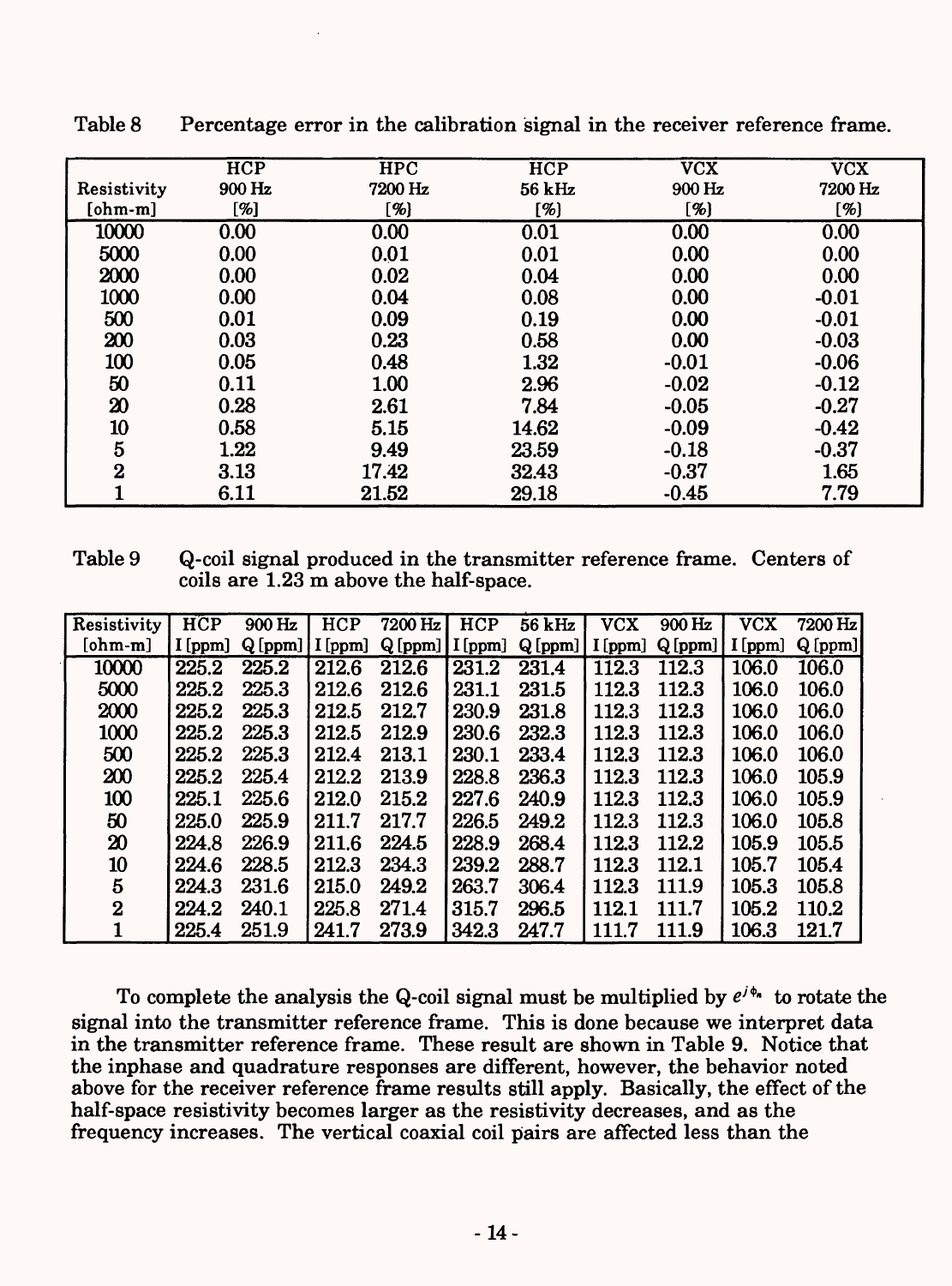horizontal coplanar coils. Table 10 shows these results as a percentage error in the calibration signal.

| Resistivity                 | <b>HCP</b> | 900 Hz   | <b>HCP</b> | 7200 Hz  | HCP     | $56$ kHz | <b>VCX</b> | 900 Hz   | <b>VCX</b> | 7200 Hz  |
|-----------------------------|------------|----------|------------|----------|---------|----------|------------|----------|------------|----------|
| $[ohm-m]$                   | $I($ %]    | $Q [\%]$ | $I($ %]    | $Q [\%]$ | I[%]    | $Q [\%]$ | I [%]      | $Q [\%]$ | I[%]       | $Q [\%]$ |
| 10000                       | 0.00       | 0.00     | 0.00       | 0.00     | 0.00    | 0.00     | 0.00       | 0.00     | 0.00       | 0.00     |
| 5000                        | 0.00       | 0.04     | 0.00       | 0.00     | $-0.04$ | 0.04     | 0.00       | 0.00     | 0.00       | 0.00     |
| 2000                        | 0.00       | 0.04     | $-0.05$    | 0.05     | $-0.13$ | 0.17     | 0.00       | 0.00     | 0.00       | 0.00     |
| 1000                        | 0.00       | 0.04     | $-0.05$    | 0.14     | $-0.26$ | 0.39     | 0.00       | 0.00     | 0.00       | 0.00     |
| 500                         | 0.00       | 0.04     | $-0.09$    | 0.24     | $-0.48$ | 0.86     | 0.00       | 0.00     | 0.00       | 0.00     |
| 200                         | 0.00       | 0.09     | $-0.19$    | 0.61     | $-1.04$ | 2.12     | 0.00       | 0.00     | 0.00       | $-0.09$  |
| 100                         | $-0.04$    | 0.18     | $-0.28$    | 1.22     | $-1.56$ | 4.11     | 0.00       | 0.00     | 0.00       | $-0.09$  |
| 50                          | $-0.09$    | 0.31     | $-0.42$    | 2.40     | $-2.03$ | 7.69     | 0.00       | 0.00     | 0.00       | $-0.19$  |
| $\boldsymbol{\mathfrak{D}}$ | $-0.18$    | 0.75     | $-0.47$    | 5.60     | $-0.99$ | 15.99    | 0.00       | $-0.09$  | $-0.09$    | $-0.47$  |
| 10                          | $-0.27$    | 1.47     | $-0.14$    | 10.21    | 3.46    | 24.76    | 0.00       | $-0.18$  | $-0.28$    | $-0.57$  |
| 5                           | $-0.40$    | 2.84     | 1.13       | 17.22    | 14.06   | 32.41    | 0.00       | $-0.36$  | $-0.66$    | $-0.19$  |
| $\overline{2}$              | $-0.44$    | 6.62     | 6.21       | 27.66    | 36.55   | 28.13    | $-0.18$    | $-0.53$  | $-0.75$    | 3.96     |
|                             | 0.09       | 11.86    | 13.69      | 28.83    | 48.05   | 7.04     | $-0.53$    | $-0.36$  | 0.28       | 14.81    |

Table 10 Percentage error in the calibration signal in the transmitter reference frame.

### Conclusions

Errors in calibration of helicopter electromagnetic data arise from several sources. The most significant of these is due to mispositioning of the Q-coil with respect to the bird. Errors in positioning in-line with the bird have the greatest effect when the Q-coil is located along the axis of the bird (in-line geometry). When the Qcoil is located to the side of the bird (offset geometry), distance from the bird axis has the greatest effect, however, in-line errors are still significant. Ground conductivity becomes a significant factor when resistivities decrease below 100 ohm-m. These effects become more significant and start at higher resistivities as the transmitter frequency increases. The horizontal coplanar geometry is more susceptible to these errors than in the vertical coaxial geometry. Knowing the resistivity as a function of depth at the calibration site, the procedures described here can be used to calculate the calibration errors for a particular HEM survey. Correction factors can then be applied to the data before interpretation.

Based upon this analysis, several recommendations can be made concerning the calibration of helicopter electromagnetic data.

- 1. Calibration should be done at sites which have resistivities greater than 100 ohm-m.
- 2. If the resistivities are less than 100 ohm-m, then the influence of the conductive ground needs to be computed and appropriate corrections applied to the airborne data.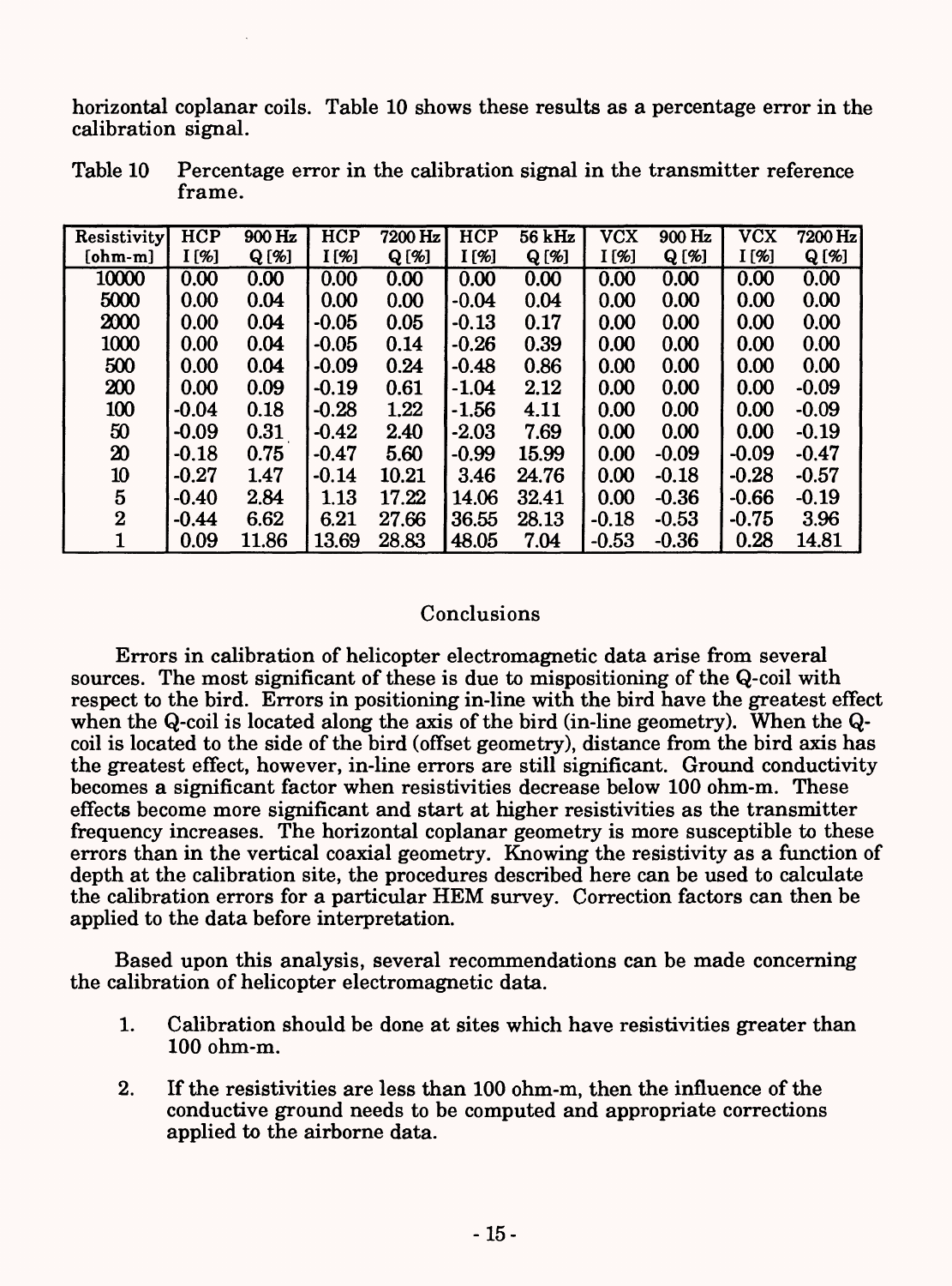3. The Q-coil should be positioned with respect to the bird by means of a rigid jig so as to stabilize its position and eliminate geometrical errors.

The problem of accurate calibration becomes more of an issue as users of helicopter electromagnetic data try to perform data inversions as this requires greater data accuracy than the production of apparent resistivity maps and pseudosections. Similarly, trends toward higher bird frequencies will make these issues more important. Many calibration related problems may be reduced or eliminated by designing birds which have stable internal calibration coils, allowing accurate calibration while the bird is several hundreds of meters above the ground.

### Acknowledgments

Completion of this work would have not been possible without the cooperation of Doug Fraser and Greg Hodges of Geoterrex-Dighem and Gary Black of A-Cubed Inc. Discussions with Maryla Deszcz-Pan, Vie Labson, and Karl Ellefsen sharpened my vision and clarified several points.

### References

- Black, Gary, 1996. Q-coil calibration theory: Report prepared for Dighem/I-Power, A-Cubed, Inc., Mississauga, Ontario, 10 p.
- Frischknecht, F. C., 1967, Fields about an oscillating magnetic dipole over a twolayer earth, and application to ground and airborne electromagnetic surveys: Quarterly of the Colorado School of Mines, v. 62, n. 1, 326 p.

Wait, J.R., 1982, Geo-electromagnetism: New York, Academic Press, 268 p.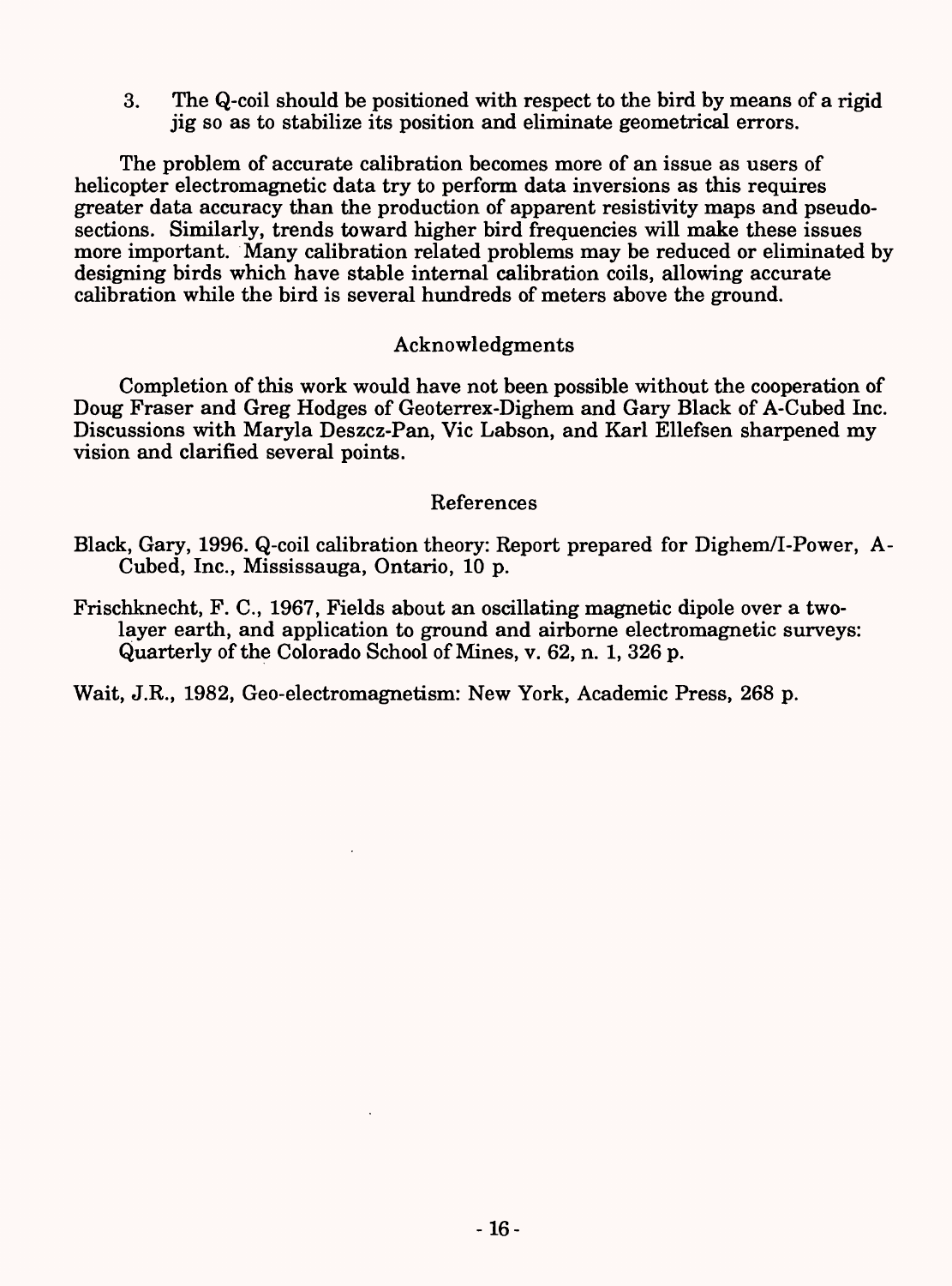### Appendix: Mutual Impedance Formulation

The formulation of the mutual impedance response of loops over a layered earth is given by several authors (Frischknecht, 1967; Wait, 1982). We consider a halfspace composed of M layers with conductivities  $\sigma_i$  for  $i=1,...,M$  and thicknesses  $d_i$  for  $i=1,..,M-1$ . The following expressions differ from those of Wait in the following ways: The x-axis is directed from the transmitter dipole toward the receiver coil, the y-axis is transverse to this direction, and the z-axis is vertical thereby forming a right-handed system. The horizontal dipole is directed along the x-axis, whereas Wait uses a dipole pointing along the y-axis.

#### Vertical Magnetic Dipole

The vertical component of primary magnetic field due to a vertical magnetic dipole source is given by

$$
H_z^p = \frac{IS}{4\pi} \left[ \frac{3(z-h)^2}{R^5} - \frac{1}{R^3} \right],
$$
 (A1)

where  $I$  is the transmitter current,  $S$  is the transmitter loop turn-area product  $(n \pi a^2)$ ,  $r^2 = x^2 + y^2$ ,  $R^2 = r^2 + (z - h)^2$ , and *h* and *z* are the heights above the ground of the source dipole and receiver coil respectively. The vertical secondary magnetic field is given by

$$
H_z^s = -\frac{I S}{4 \pi} \frac{T_0}{\delta^3} \tag{A2}
$$

 $\mathcal{L}$  $\frac{2}{\sigma$ ,  $\mu$ <sub>o</sub>  $\omega$ <sup>)</sup><sup>'</sup>,  $\mu$ <sub>o</sub> is the magnetic permeability, and  $\omega$  is the angular frequency.  $T_0$  is given by the familiar Hankel transform

$$
T_0 = \int_0^{\infty} \bar{R}(g) g^2 e^{-gA} J_0(gB) dg .
$$
 (A3)

 $\bar{R}(g)$  is defined by the following recursion relation (Wait, 1982)

$$
\bar{R}(g) = \frac{Y_1 - N_0}{Y_1 + N_0} \tag{A4}
$$

where

$$
Y_{i} = N_{i} \frac{Y_{i+1} + N_{i} \tanh \left[ \left( \frac{g}{2} \right)^{2} + j / 2 \sigma_{i} / \sigma_{1} \right]^{1/2} D_{i}}{N_{i} + Y_{i+1} \tanh \left[ \left( \frac{g}{2} \right)^{2} + j / 2 \sigma_{i} / \sigma_{1} \right]^{1/2} D_{i}},
$$
\n(A5)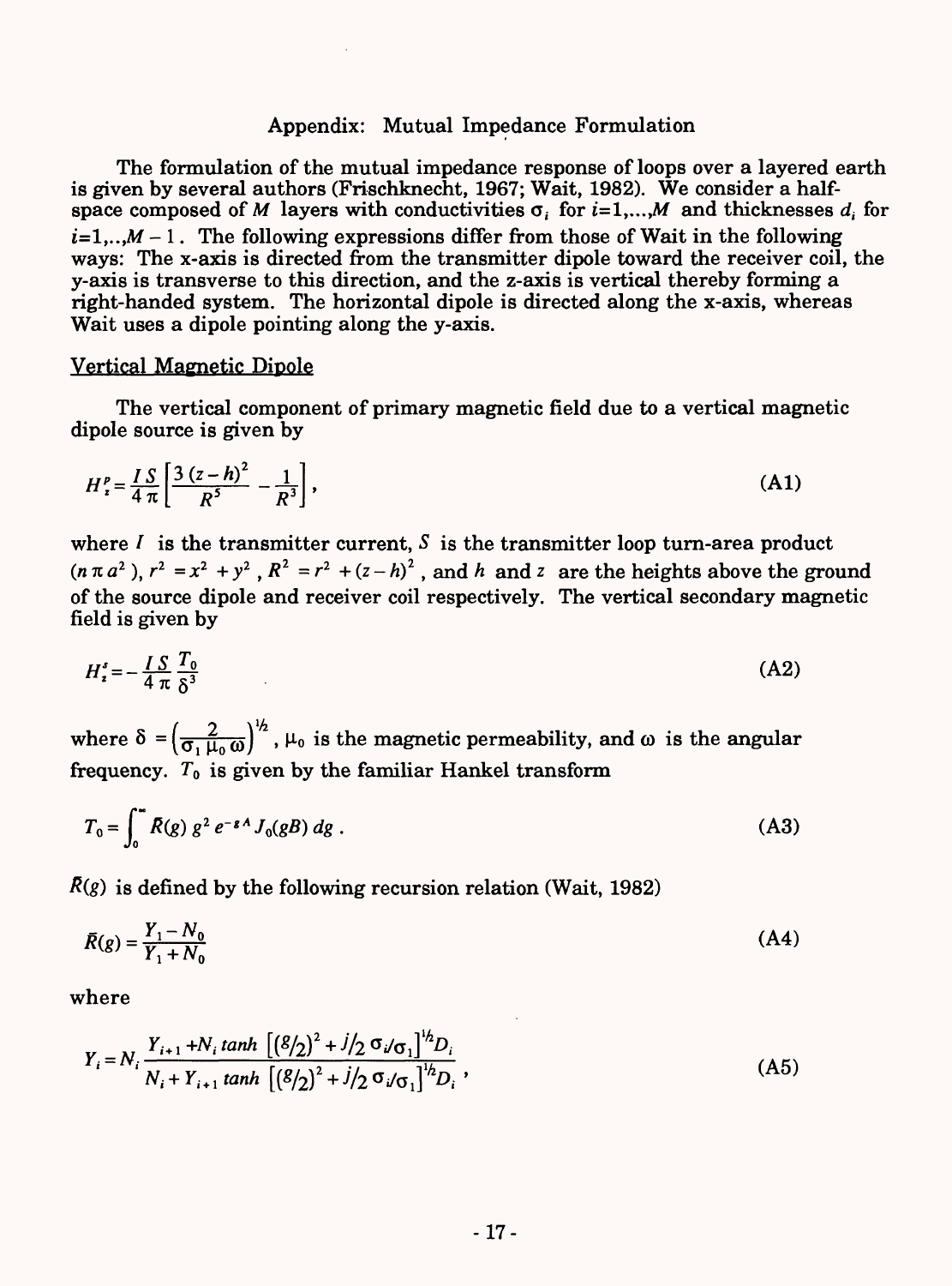$$
Y_{M-1} = N_{M-1} \frac{N_M + N_{M-1} \tanh \left[ \left( \frac{g}{2} \right)^2 + j/2 \sigma_{M-1} / \sigma_1 \right]^{1/2} D_{M-1}}{N_{M-1} + N_M \tanh \left[ \left( \frac{g}{2} \right)^2 + j/2 \sigma_{M-1} / \sigma_1 \right]^{1/2} D_{M-1}},
$$
(A6)

$$
N_0 = \frac{g}{j \mu_0 \omega \delta} \,, \tag{A7}
$$

and

$$
N_i = \frac{\left(g^2 + 2j \sigma_i/\sigma_1\right)^{1/2}}{j \mu_0 \omega \delta} \,. \tag{A8}
$$

is the normalized sum of the transmitter dipole and receiver coil heights  $A = \frac{(h+z)}{\delta}$ , *B* is the induction number *r/*  $\delta$ , and *D<sub>i</sub>* is the normalized layer thickness  $D_i = \frac{2 d_i}{\delta}$ .

#### Horizontal Magnetic Dipole

The horizontal (in-line) primary and secondary magnetic fields due to a horizontal magnetic dipole pointing in the x-direction are given by

$$
H_{x}^{p} = \frac{I S}{4 \pi} \left[ \frac{3 x^{2}}{R^{5}} - \frac{1}{R^{3}} \right]
$$
 (A9)

and

$$
H_x^s = \frac{I S}{4 \pi} \frac{x^2}{\delta^3 r^2} \left[ \left( 1 - \frac{y^2}{x^2} \right) \frac{T_2}{B} - T_0 \right]
$$
 (A10)

where

$$
T_2 = \int_0^\infty \bar{R}(g) g e^{-\epsilon A} J_1(gB) dg . \tag{A11}
$$

### Mutual Impedance for Vertical Dipoles

We define the mutual impedance  $Z_{ba}$  as the ratio of the voltage in coil B due to the current in coil A

$$
Z_{ba} = V_b / I_a = -j \omega \mu_0 H S_b / I_a \tag{A12}
$$

where *H* is the component of magnetic field threading through coil B. For horizontal transmitter and receiver coils (vertical dipoles) at heights  $h_a$  and  $z_b$  respectively above the ground, (A12) becomes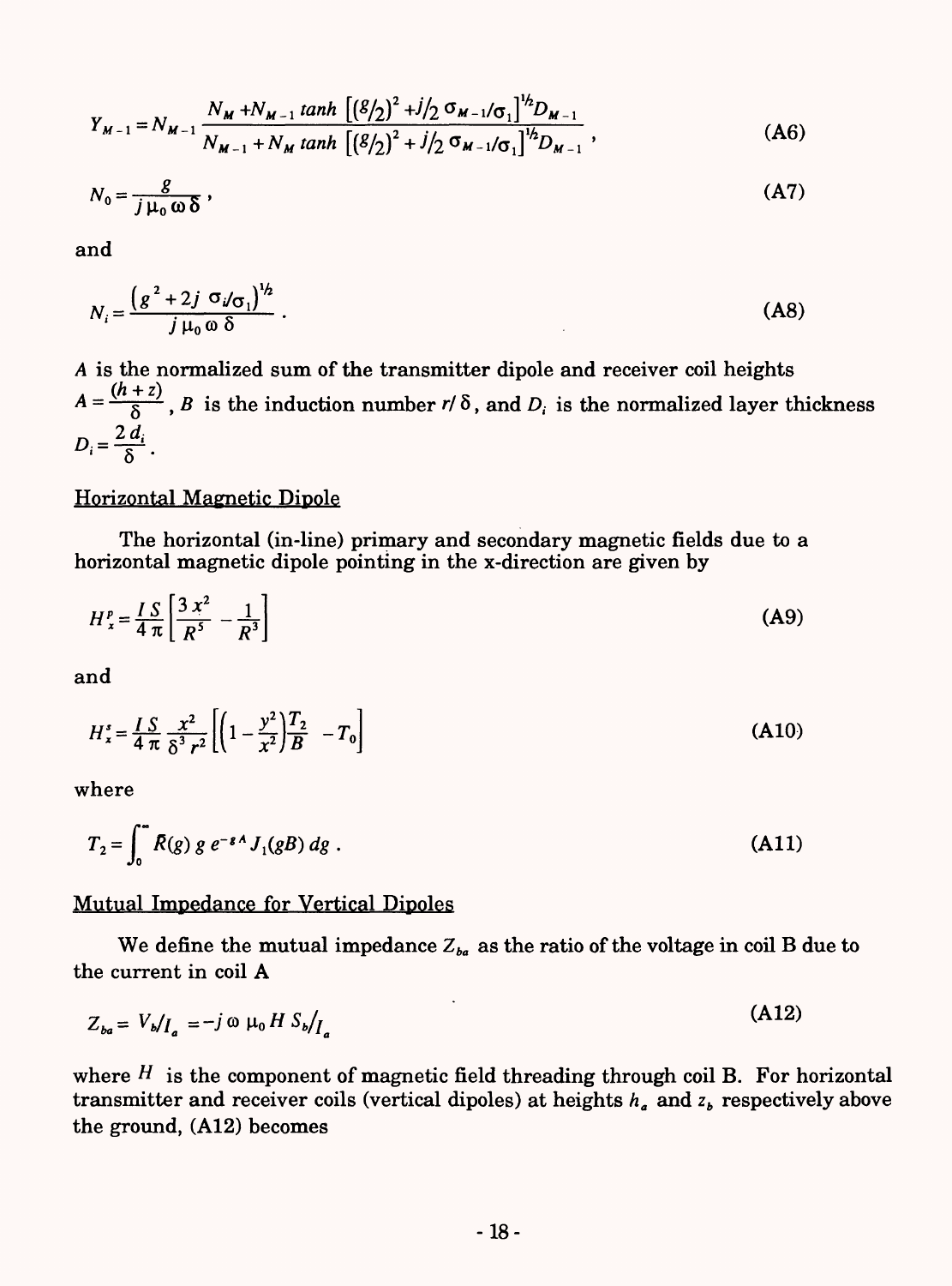$$
Z_{ba} = \frac{-j \omega \mu_0}{4 \pi} S_b S_a \left[ \frac{3 (z_b - h_a)^2}{R_{ba}^5} - \frac{1}{R_{ba}^3} - \frac{T_0}{\delta^3} \right].
$$
 (A13)

It is customary to normalize this impedance by the mutual impedance of the coil system over free space to obtain the mutual coupling ratio  $(Z/Z_0)_{ba}$ . For the general case where the coils are not coplanar the free-space mutual impedance is

$$
Z_{0ba} = \frac{j \omega \mu_0}{4 \pi} S_b S_a \left[ \frac{3 (z_b - h_a)^2}{R_{ba}^5} - \frac{1}{R_{ba}^3} \right],
$$
 (A14)

and the mutual coupling ratio is

$$
(Z/Z_0)_{ba} = 1 + \frac{R_{ba}^3}{\delta^3} \frac{T_0}{\left[1 - 3(z_b - h_a)^2 / R_{ba}^2\right]} \,. \tag{A15}
$$

For coplanar coils  $(z_b = h_a, R_{ba} = r_{ab})$ , (A14) and (A15) reduce to the familiar expressions

$$
Z_{0ba} = \frac{j \omega \mu_0}{4 \pi} S_b S_a \frac{1}{r_{ba}^3} \tag{A16}
$$

and

$$
(Z/Z_0)_{ba} = 1 + B^3 T_0 \tag{A17}
$$

### Mutual Impedance for Horizontal Dipoles

We now consider the case of horizontal magnetic dipoles which are parallel the positive x-axis, but not necessarily coaxial. The mutual impedance is given by

$$
Z_{ba} = \frac{-j \omega \mu_0}{4 \pi} S_b S_a \left\{ \frac{3 x^2}{R_{ba}^5} - \frac{1}{R_{ba}^3} + \frac{x^2}{\delta^3 r_{ba}^2} \left[ \left( 1 - \frac{y^2}{x^2} \right) \frac{T_2}{B} - T_0 \right] \right\}
$$
(A18)

and the free-space mutual impedance is

$$
Z_{0ba} = \frac{-j \omega \mu_0}{4 \pi} S_b S_a \left[ \frac{3 x^2}{R_{ba}^5} - \frac{1}{R_{ba}^3} \right]
$$
 (A19)

When the dipoles are coaxial  $z_b = h_a$ ,  $y = 0$ , and  $R_{ba} = r_{ba} = x$ , (A18) becomes

$$
Z_{ba} = \frac{-j \omega \mu_0}{4 \pi} S_b S_a \left\{ \frac{2}{r_{ba}^3} + \frac{1}{\delta^3} \left[ \frac{T_2}{B} - T_0 \right] \right\},
$$
 (A20)

and for free space (A20) simplifies to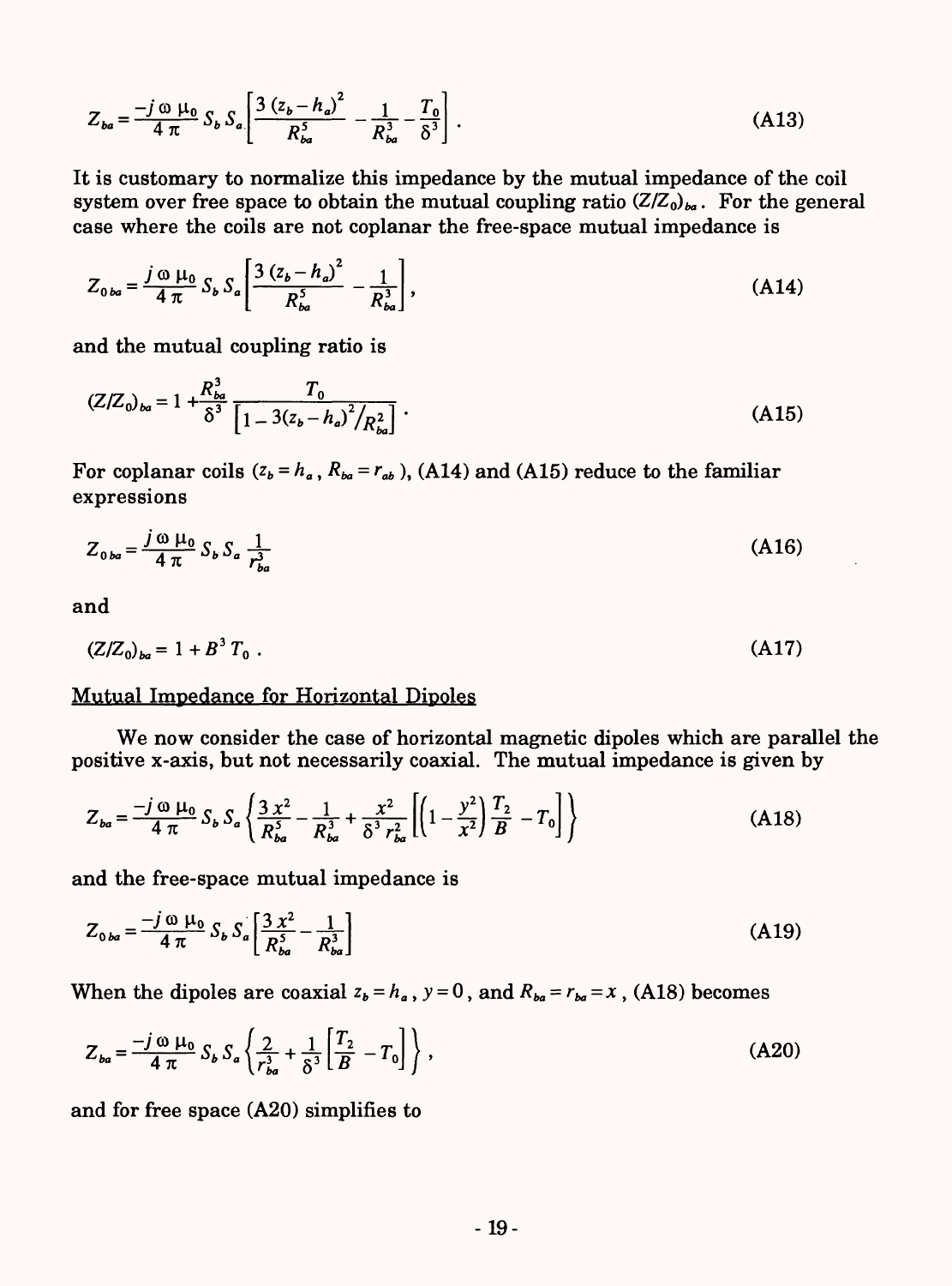$$
Z_{0ba} = \frac{-j \omega \mu_0}{2 \pi} S_b S_a \frac{1}{r_{ba}^3} \tag{A21}
$$

Normalizing (A18) by (A19) gives the mutual coupling ratio

 $\mathbf{r}$ 

 $\hat{\boldsymbol{\beta}}$ 

$$
(Z/Z_0)_{ba} = 1 + \frac{R_{ba}^3}{\delta^3} \frac{x^2}{r^2} \frac{\left(1 - y^2 / x^2\right) \frac{T_2}{B} - T_0}{3x^2 / R_{ba}^2 - 1} \,. \tag{A22}
$$

For the case of coaxial loops  $(z_b = h_a)$ ,  $y = 0$ , and  $R_{ba} = r_{ba} = x$  ) the mutual coupling ratio becomes the familiar

$$
(Z/Z_0)_{ba} = 1 + \frac{B^2}{2} [T_2 - B T_0].
$$
 (A23)

 $\hat{\boldsymbol{\gamma}}$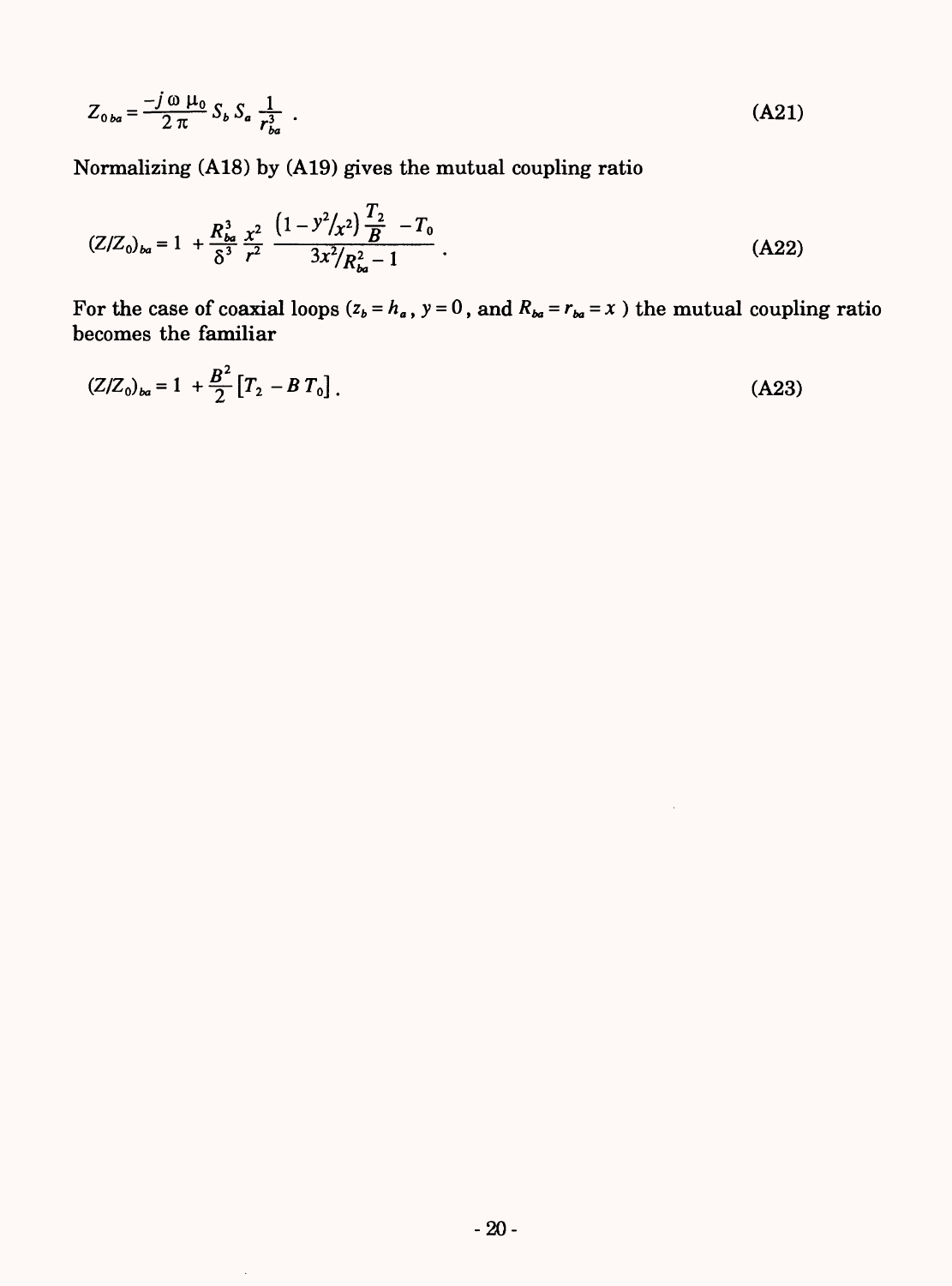

Figure 1 Location of transmitter (T) coil, receiver (R) coil, bucking (B) coil, and Q coil (Q) in a typical HEM bird. The Q-coil location will be either along (in-line) or perpendicular to (offset) the transmitter-receiver axis. The HCP geometry is shown schematically. For the VCX geometry, all coils are rotated so that they are parallel the y-z plane. Only the in-line Q-coil configuration is considered for the VCX geometry.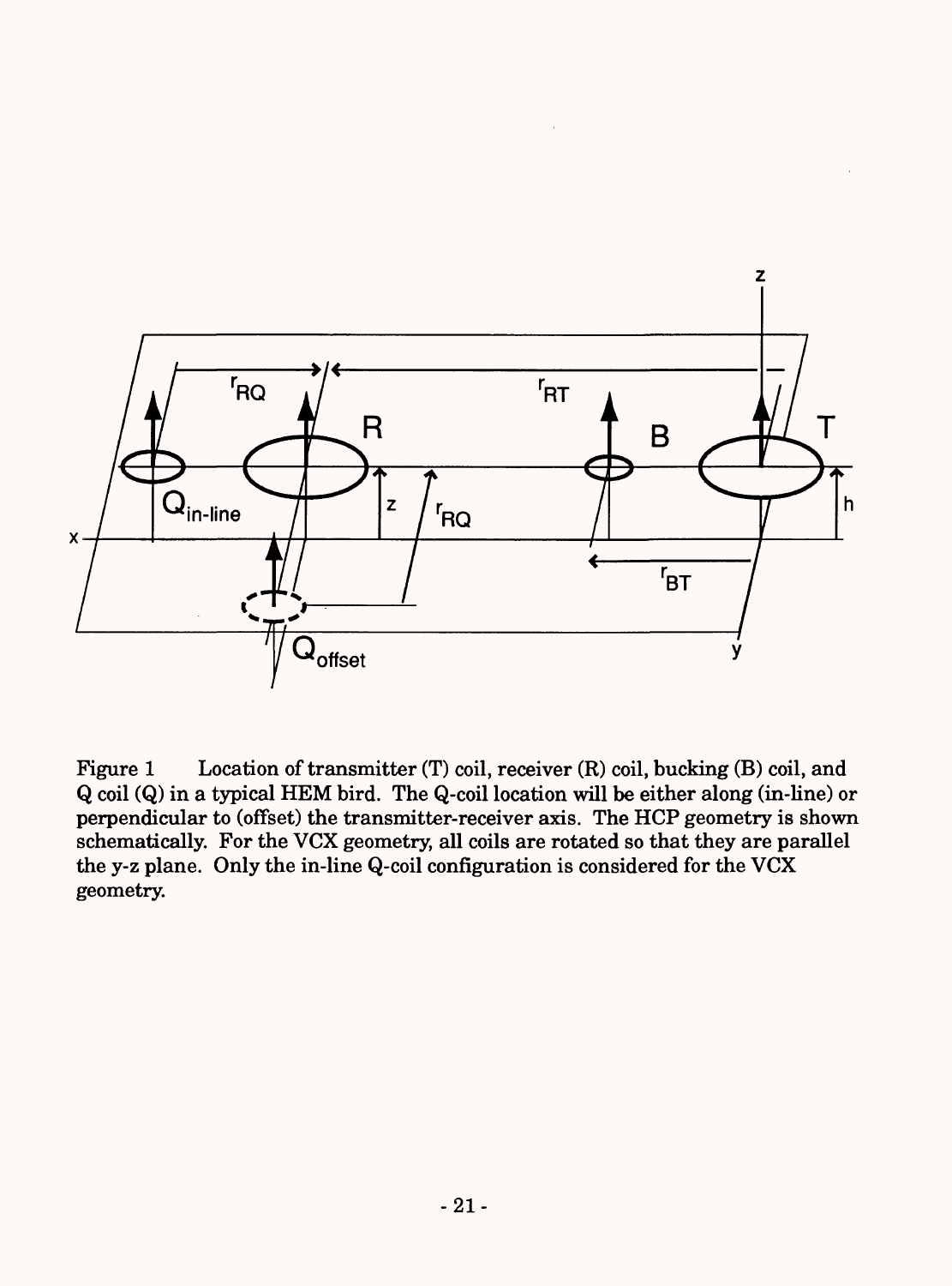

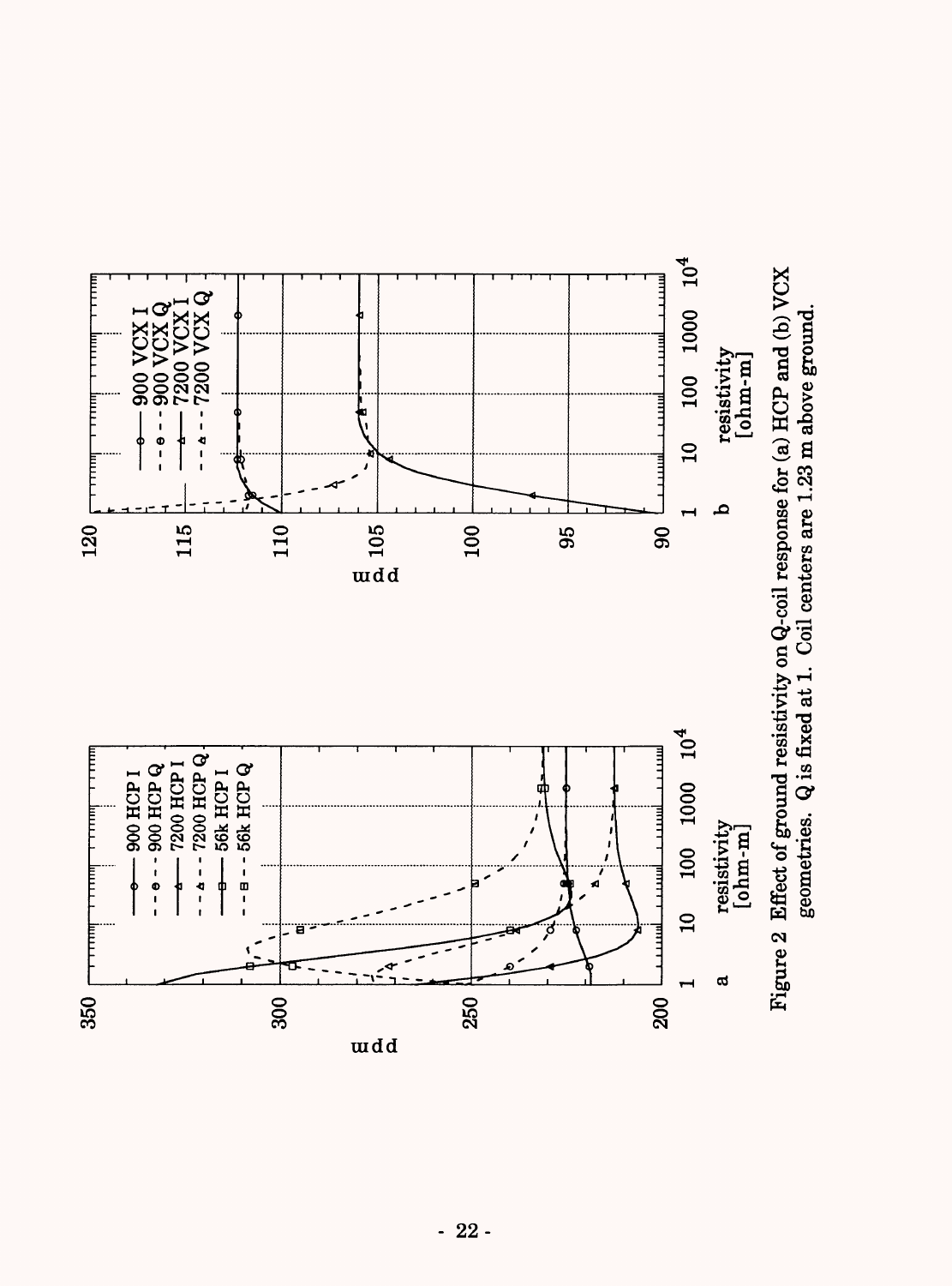

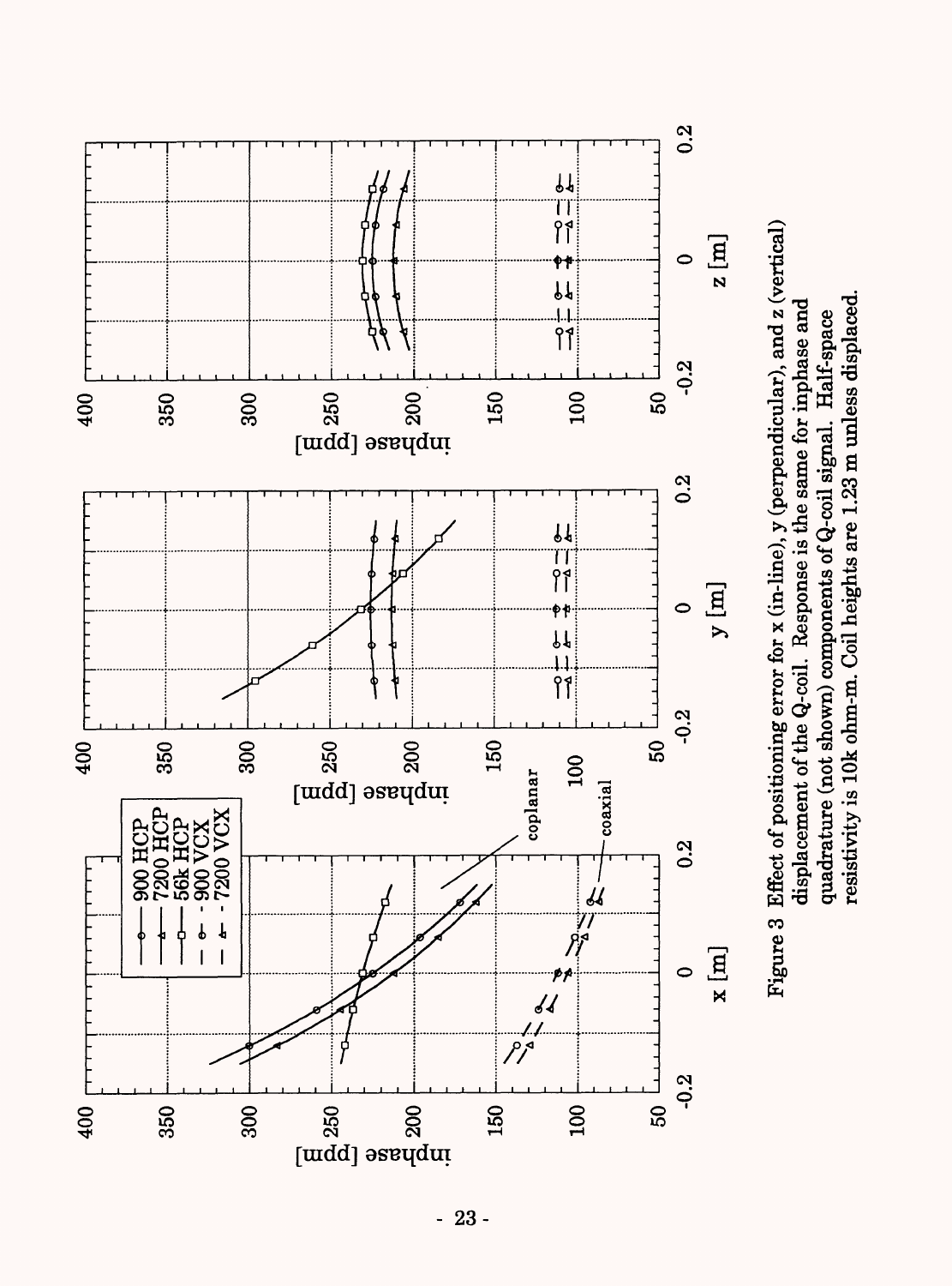

Figure 4 Effect of positioning error for *x* (in-line), y (perpendicular), and z (vertical) Figure 4 Effect of positioning error for x (in-line), y (perpendicular), and z (vertical) displacement of the Q-coil. Inphase (a) and quadrature (b) responses are displacement of the Q-coil. Inphase (a) and quadrature (b) responses are different. Half-space resistivity is 50 ohm-m. Coil heights are 1.23 m different. Half-space resistivity is 50 ohm-m. Coil heights are 1.23 m unless displaced. unless displaced.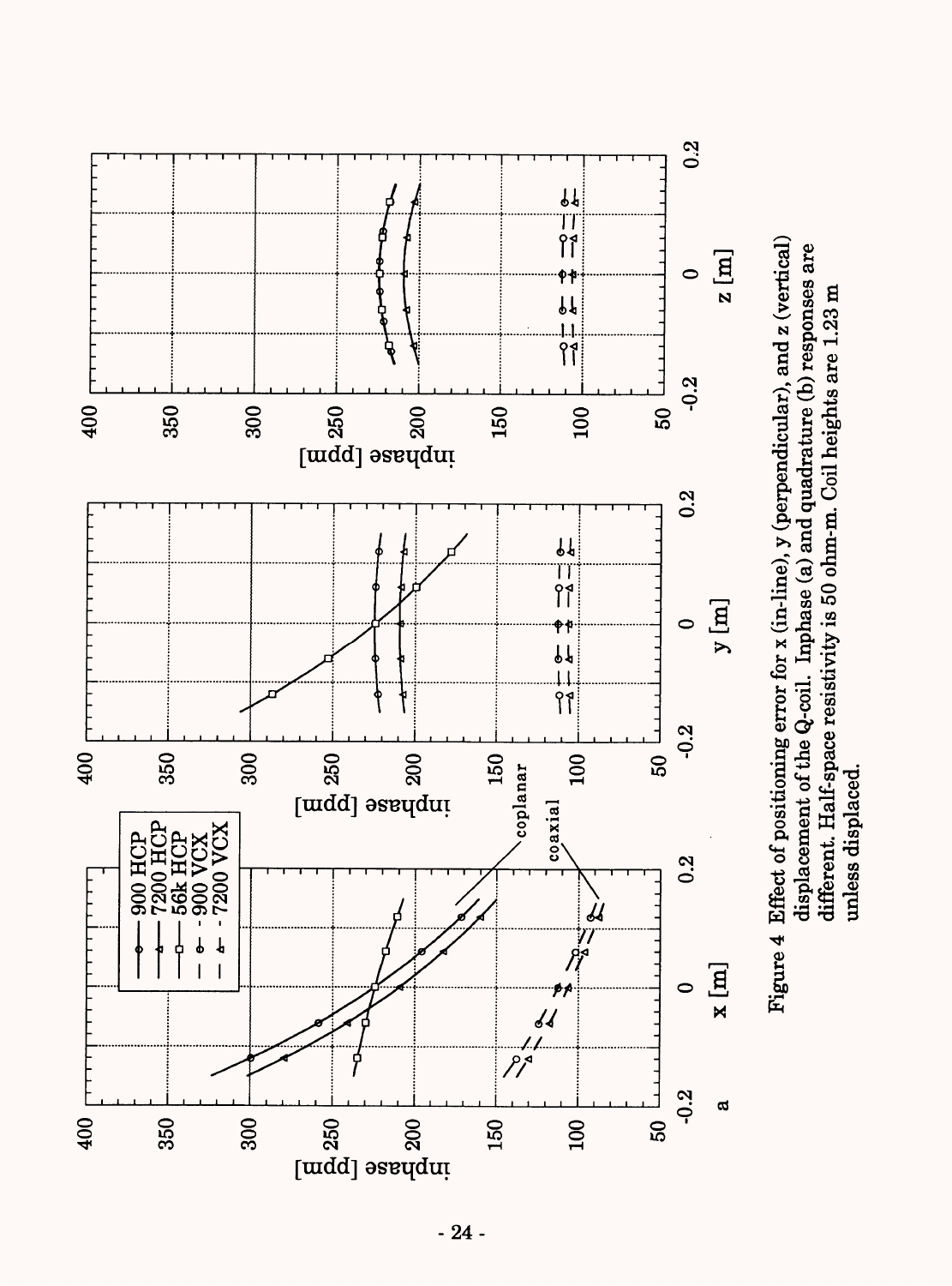

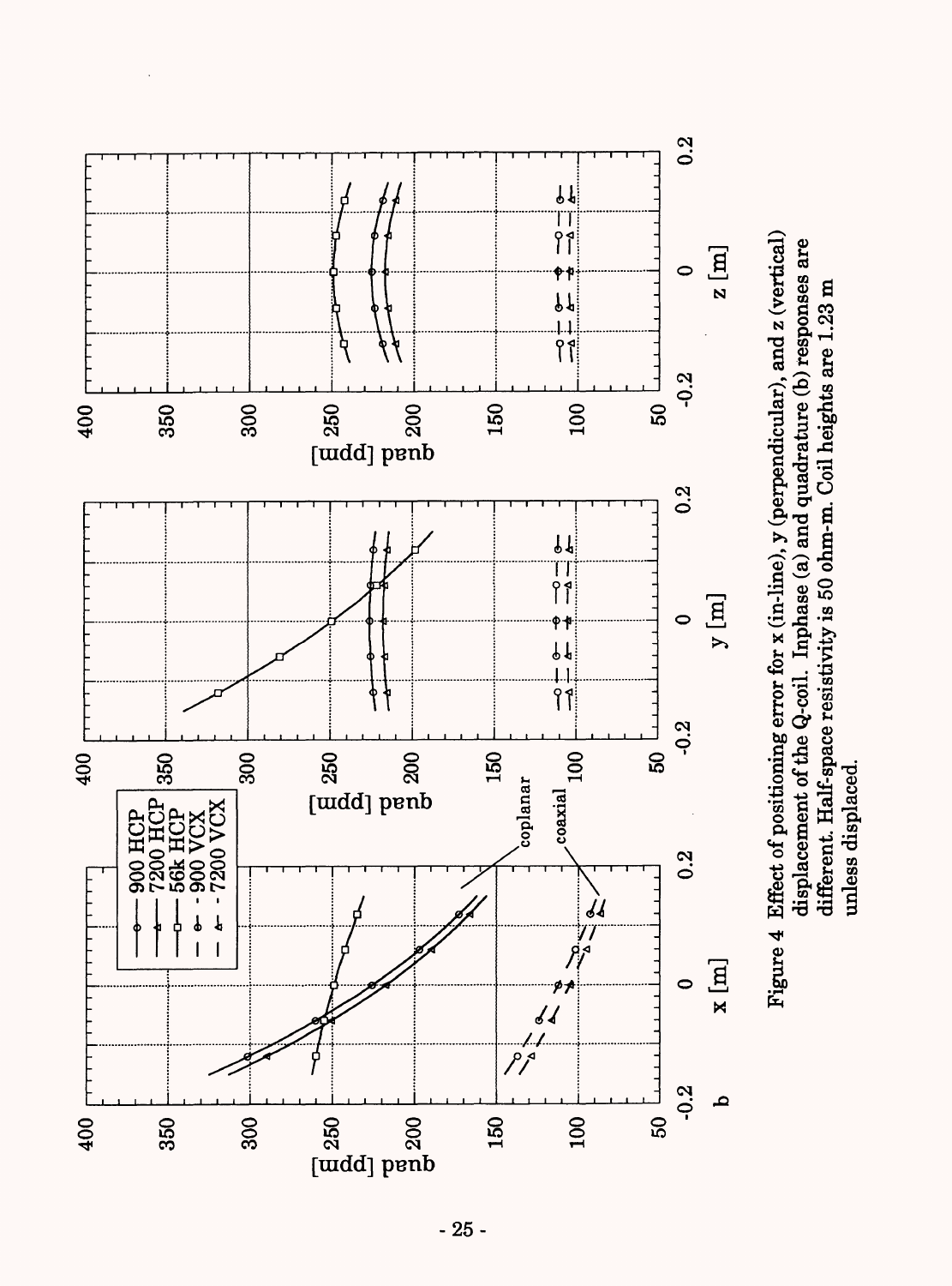

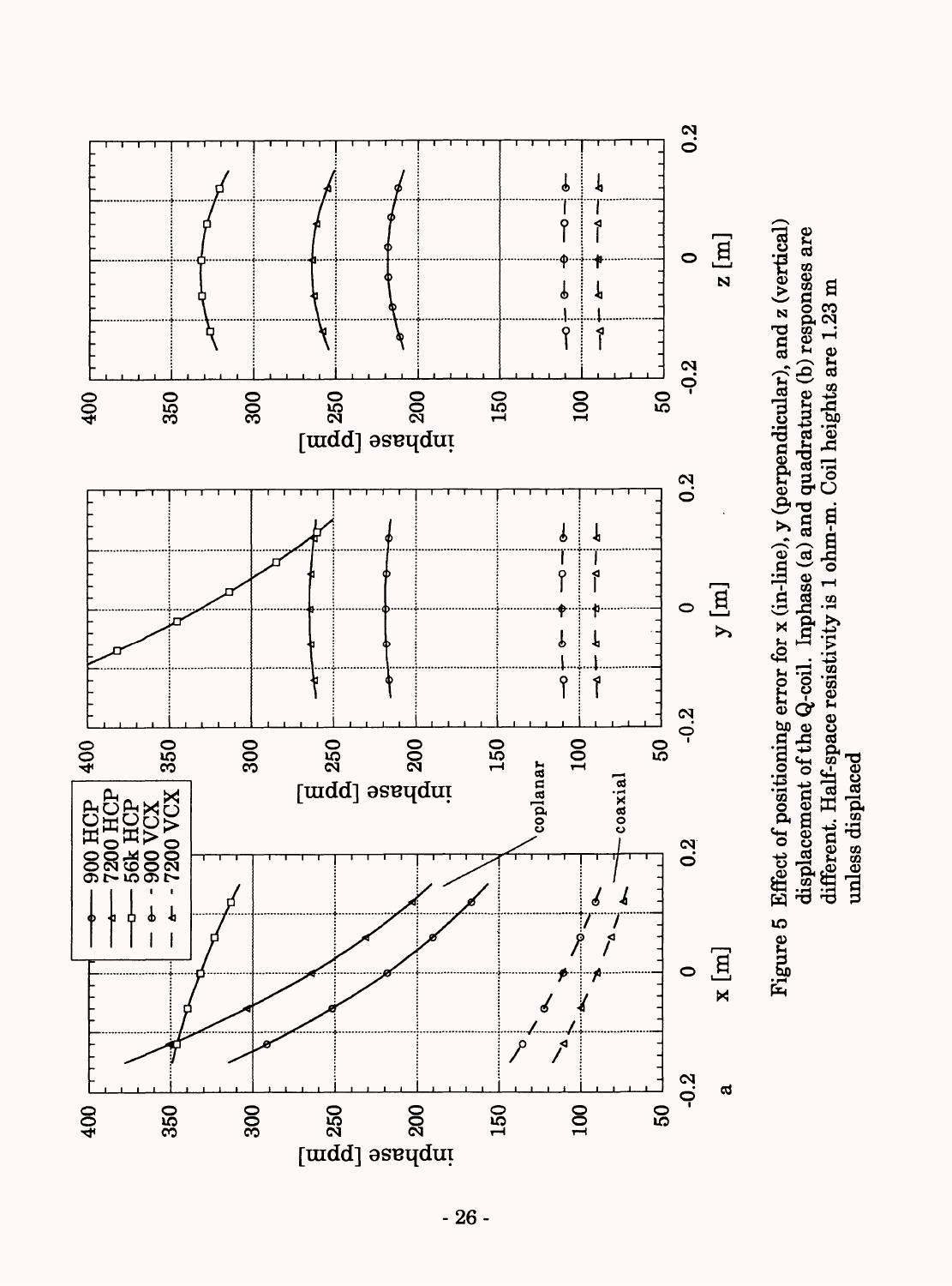